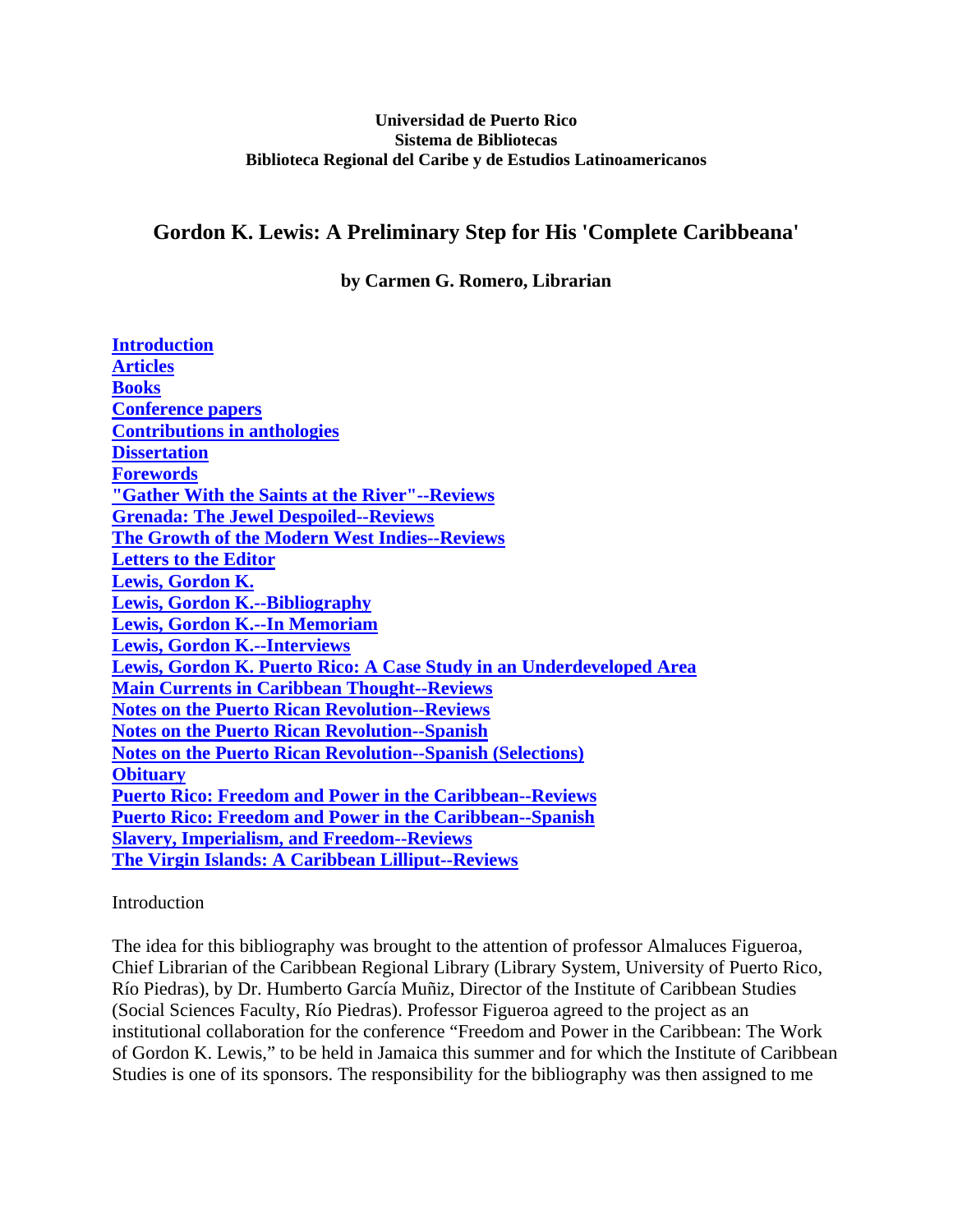and, though it was not to be a full time activity, I was allowed to spend as much time on it as necessary without neglecting my other duties.

Many hours were employed for the compilation of this bibliography that is far from comprehensive. The following sources were consulted: the online catalog of the University of Puerto Rico; all the general, social sciences and humanities databases available through the Library System of the Río Piedras Campus of the University of Puerto Rico; the online archives of the Jamaica Gleaner, thanks to a subscription paid by Dr. García Muñiz; the Caribbean Regional Library's card catalog; the Puerto Rican Collection's card catalog, the card index to Puerto Rican old journals and magazines; published bibliographies like *The Complete Caribbeana, 1900-1975*, by Lambros Comitas; and indexes, such as, *CARINDEX* (ACURIL; University of the West Indies); *Caribbean Abstracts* (Royal Institute of Linguistics and Anthropology, Department of Caribbean Studies, Leiden , Netherlands); *West Indian Social Sciences Index: An Index to Moko, New World Quarterly, Savacou, Tapia: 1963-1973* (prepared by Shirley Evelyn); *Guía a las reseñas de libros de y sobre Hispanoamérica/AGuide to Reviews of Books From and About Hispanic America* (compiled and edited by Antonio Matos, years 1965, 1972-1990).

All items included (except as indicated) were checked for accuracy and completeness of pertinent information. In some instances, as in the case of some newspaper articles, it was necessary to quote from the item itself in order to identify its subject since by the title alone it was not possible to know. As regards articles in magazines and journals, information was provided, whenever available, about whether they were a translation, a chapter of one of his books, or whether they were also published in another journal.

Still there are many sources that must be consulted. First of all, the Puerto Rican newspapers of his time (El Mundo, San Juan Star, and others) have to be checked individually since they are not indexed (with the exception of the incomplete card index for El Mundo). The same applies for Caribbean newspapers and, even though the Jamaica Gleaner has its archives online, not all issues are available. Those missing issues must be looked up in some library or newspaper morgue.

Absent from this bibliography are letters and commentaries from newspaper readers on Dr. Lewis's articles appearing on Puerto Rican as well as foreign newspapers. Speeches, conference papers (apart from those published in proceedings) and other unpublished documents have not been included, with the exception of his doctoral dissertation; neither are Web pages or any other publication in electronic format. Awards, honors or recognitions, festschrifts, were not included. However, while I was checking the *Caribbean Review* (San Juan, PR; Miami, FL), I saw on page 56 of the Spring 1980 issue, an announcement for The Caribbean Review Award "to honor an individual who has contributed to the advancement of Caribbean intellectual life," and naming Gordon K. Lewis as the first recipient of the award. There was also another announcement in the *Caribbean Studies Association Newsletter* (Winter 1992 issue dedicated to Dr. Lewis) notifying that a Symposium "Gordon K. Lewis: A Caribbean Odyssey and Legacy," sponsored by the Research Institute of the Study of Man (New York), and other institutions, was going to be held on April 4, 1992.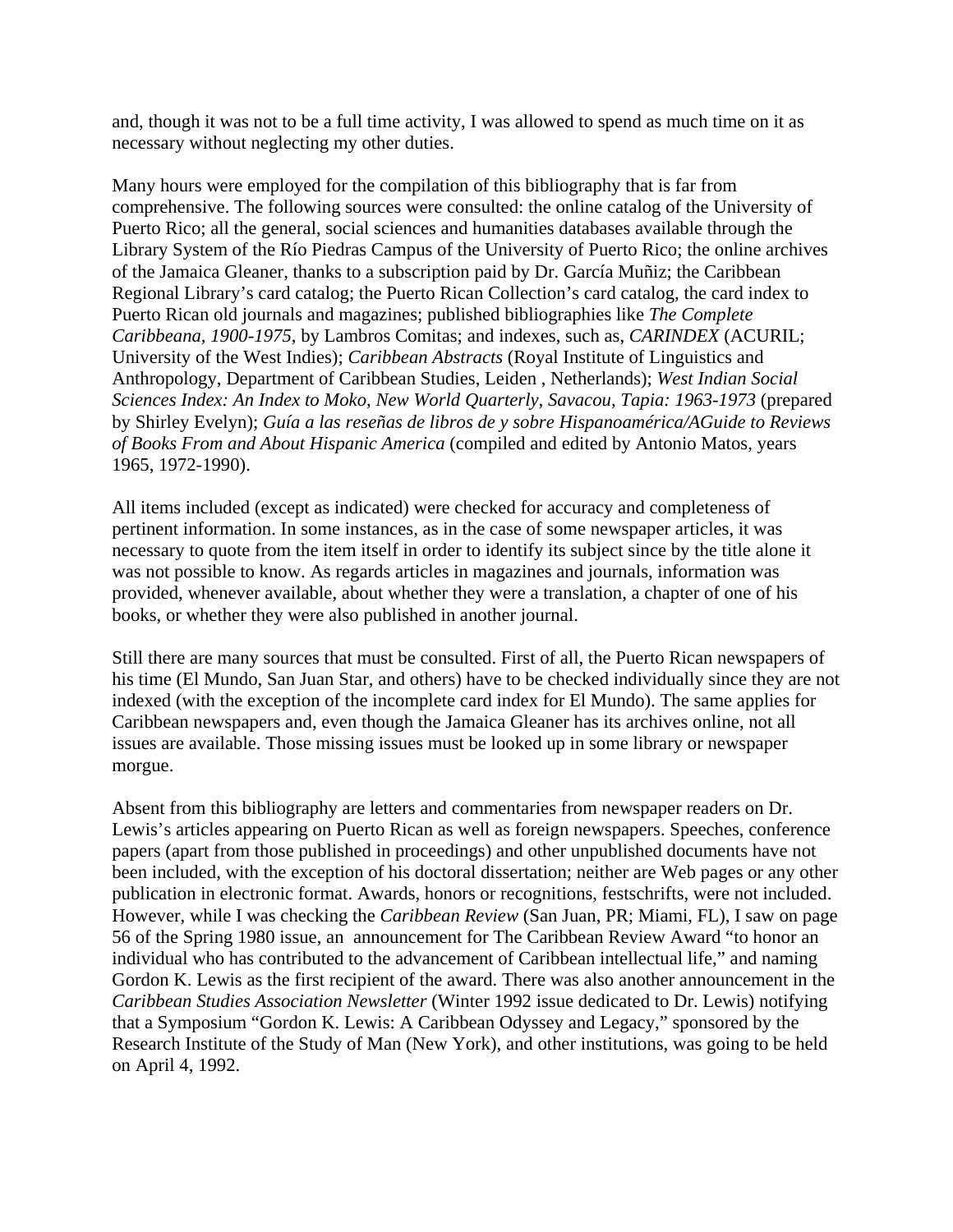<span id="page-2-0"></span>One last item must be mentioned here since it is relevant to the activity for which this bibliography was compiled; it is the article by University of Puerto Rico professor Aarón Gamaliel Ramos entitled, "Desde el observatorio de las Indias Occidentales: Gordon K. Lewis y los estudios del Caribe," (*La Torre,* Año 14, 3ra época, núm. 53-54, julio-dic. 2009, p. 361-375), just published after the bibliography was finished.

There is plenty of research that needs to be done and, hopefully, there will be another updated or, preferably, a fully comprehensive bibliography in the near future.

Carmen G. Romero Compiler August 2010

## **Articles**

- 1. Lewis, Gordon K. "1940 y Después: La Ascensión De Los Populares." Revista De Ciencias Sociales (Puerto Rico) 5, no. 2(June 1961): [179]-202. Notes: "Traducido por José E. González"--p.[179].
- 2. \_\_\_\_\_\_\_\_\_. "Adams-Manley Dispute (3): Central Control." The Daily Gleaner (Jamaica), 6 December 1958, 8. Notes: The third of a "series of six articles on the federal dispute between the Hon. Norman Manley, Chief Minister of Jamaica, and Sir Grantley Adams, Prime Minister of the West Indies Federation"--Editorial note on the final article (Dec. 10, 1958, p. 17).
- 3. \_\_\_\_\_\_\_\_. "Adams-Manley Dispute (4): Where Do We Go From Here?" The Daily Gleaner (Jamaica), 8 December 1958, 10. Notes: The fourth of a "series of six articles on the federal dispute between the Hon. Norman Manley, Chief Minister of Jamaica, and Sir Grantley Adams, Prime Minister of the West Indies Federation"--Editorial note on the final article (Dec. 10, 1958, p. 17).
- 4. \_\_\_\_\_\_\_\_\_. "Adams-Manley Dispute (5): Extending Federation." The Daily Gleaner (Jamaica), 9 December 1958, 12. Notes: Newspaper article. The fifth of a "series of six articles on the federal dispute between the Hon. Norman Manley, Chief Minister of Jamaica, and Sir Grantley Adams, Prime Minister of the West Indies Federation"--Editorial note on the final article (Dec. 10, 1958, p. 17).
- 5. \_\_\_\_\_\_\_\_. "[Adams-Manley Dispute (6):] Federal Parties." The Daily Gleaner (Jamaica), 10 December 1958, 17. Notes: "This is the final of a series of six articles on the federal dispute between the Hon. Norman Manley, Chief Minister of Jamaica, and Sir Grantley Adams, Prime Minister of the West Indies Federation"--Editorial note.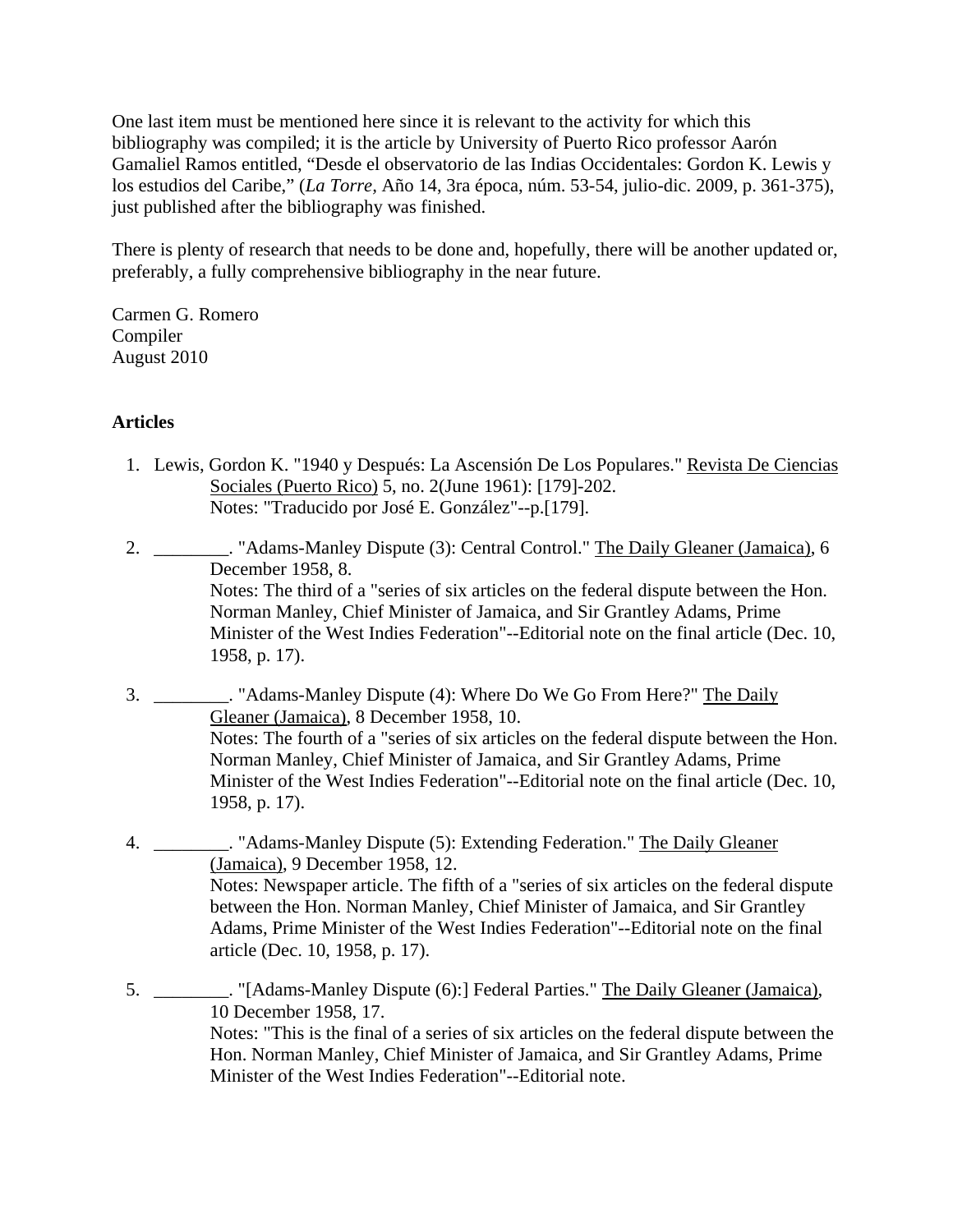- 6. \_\_\_\_\_\_\_\_. "America and the New British Radicalism." The Western Political Quarterly 6, no. 1(March 1953): 1-27.
- 7. \_\_\_\_\_\_\_\_\_. "American Debt to the West Indies." The Daily Gleaner (Jamaica), 9 September 1957, 14. Notes: Newspaper article.
- 8. \_\_\_\_\_\_\_\_. "The Anguilla Imbroglio: As Seen From London." Caribbean Review 1, no. 2(Summer 1969): 2.
- 9. Lewis, Gordon K. "Antigua: Moving Ahead in the Leewards." The Daily Gleaner (Jamaica), 3 August 1958, 8. Notes: Newspaper article
- 10. Lewis, Gordon K. "The British Caribbean Federation: The West Indian Background." Political Quarterly (London) 28, no. 1(January 1957): 49-65. Notes: A Spanish translation appeared in Revista de Ciencias Sociales (Puerto Rico), vol. 1, no. 1, Mar 1957, p. [139]-169.
- 11. \_\_\_\_\_\_\_\_. "British Colonialism in the West Indies: The Political Legacy." Caribbean Studies 7, no. 1(April 1967): 3-22. Notes: "Chapter IV of the book entitled The Growth of the Modern West Indies to be published in 1967 by Momthly Review Press, New York and London"-- Footnote, p. 3. A Spanish translation appeared in Revista de Ciencias Sociales (Puerto Rico), vol. 11, no. 1, Mar 1967, p. [3]-30, titled "El legado político del colonialismo británico"--Compiler's note.
- 12. Lewis, Gordon K. "The British Monarchy in 1960." The Daily Gleaner (Jamaica), 17 July 1960, 10. Notes: Newspaper article
- 13. Lewis, Gordon K. "The Caribbean: Colonization and Culture." Studies on the Left 1, no. 4(1961): 26-42. Notes: "... The material in these articles will appear, in slightly altered for, in Professor Lewis's forthcoming book, Puerto Rico: Freedom and Power in the Caribbean ..."--Note on p. 26.
- 14. \_\_\_\_\_\_\_\_. "The Caribbean in the 1980s: What We Should Study." Caribbean Review 10, no. 4(Fall 1981): 18-19; 46-49.
- 15. \_\_\_\_\_\_\_\_. "The Chaguaramas Choice: Its Real Meaning for the West Indies." The Daily Gleaner (Jamaica) (Kingston, Jamaica), 26 May 1957, 10. Notes: Newspaper article. About "The recent desicion of the Standing Federation Committee to request US Government through London, for the release of the Chaguarames naval station in the Trinidad Northwest Peninsula region as the federal capital site..."
- 16. \_\_\_\_\_\_\_\_\_. "Chaguaramas: Open Letter to Mr. Eisenhower." The Daily Gleaner (Jamaica),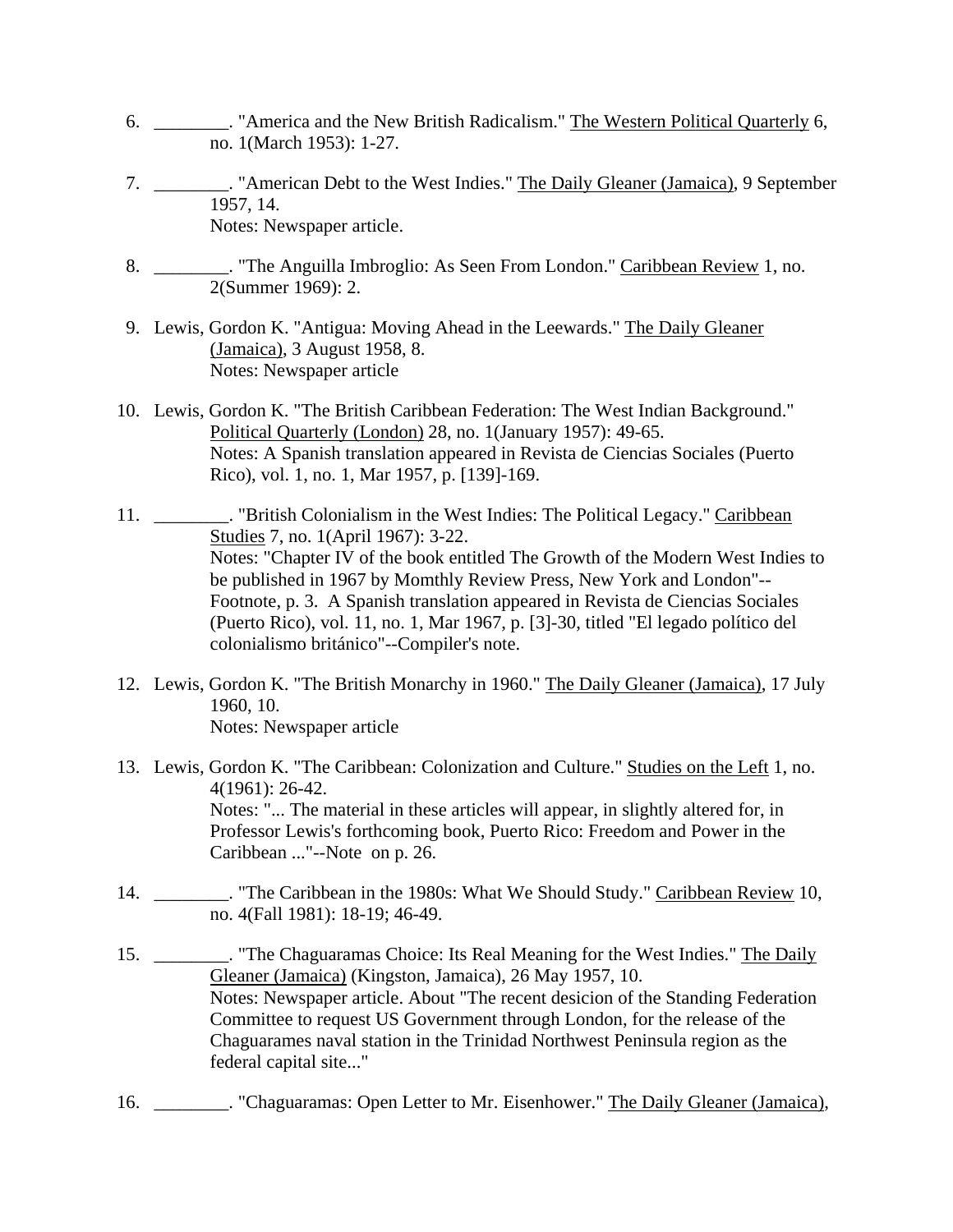13 February 1958, 12.

Notes: Newspaper article addressed to Dwight D. Eisenhower, President of the United States, on the issue of the Chaguaramas naval base in Trinidad.

- 17. .Lewis, Gordon K. "Crisis in the Commonwealth: Acts--Not Words Needed Now." The Daily Gleaner (Jamaica), 10 May 1960, 8. Notes: Newspaper article about the South African issue and its impact on the Commonwealth Prime Ministers' Conference.
- 18. Lewis, Gordon K. "A Day With the Migrant Division." The Daily Gleaner (Jamaica), 20 August 1960, 7. Notes: Newspaper article about the Caribbean Commission Migrant Division in London, England.
- 19. Lewis, Gordon K. "The Decline and Fall of Manley's Socialism." The Daily Gleaner (Jamaica), 22 October 1959, 10. Notes: Newspaper article
- 20. \_\_\_\_\_\_\_\_. "El Colonialismo Británico: El Legado Social." Revista De Ciencias Sociales (Puerto Rico) 10, no. 4(December 1966): [377]-402. Notes: "Tercer capítulo del libro ...The Growth of the Modern West Indies...; traducción de José Emilio González"--p. [377]
- 21. <sup>La Torre</sup> (Puerto Rico) 11, <sup>21</sup>. <sup>La Torre</sup> (Puerto Rico) 11, no. 43(July 1963-September 1963): 31-55. Notes: "De la obra próxima a publicarse en inglés: Freedom and Power in the Caribbean [Sic.], Monthly Review Press, N.Y., 1963"--Footnote p. 31
- 22. \_\_\_\_\_\_\_\_. "El Legado Político Del Colonialismo Británico." Revista De Ciencias Sociales (Puerto Rico) 11, no. 1(March 1967): [3]-30. Notes: "Capítulo cuarto del libro The Growth of the Modern West Indies .... Traducción de José Emilio González"--p.[3].
- 23. \_\_\_\_\_\_\_\_. "El Problema Del Status [Ital.] Político." Revista De Ciencias Sociales (Puerto Rico) 6, no. 1(March 1962): [55]-87. Notes: "Este artículo es un capítulo del libro del profesor Lewis... Puerto Rico: Freedom and Power in the Caribbean... Traducido por Roberto Beascoechea"--p. [55].
- 24. \_\_\_\_\_\_\_\_. "El Proceso Económico y El Cambio Cultural En Puerto Rico. (Contestación a David F. Ross)." La Torre (Puerto Rico) 6, no. 22(April 1958-June 1958): 155-92. Notes: Reply to David F. Ross article "Las falacias económicas del Prof. Lewis" (see p.139-154 in this same issue of La Torre). Mr. Ross' article, (a Spanish translation of the original article which appeared in The Journal of Politics, vol. 19, no. 1, Fall 1957, p. 86-100) is, at the same time, his commentary to Prof. Lewis' article, "Puerto Rico: estudio de un caso de cambio en una región subdesarrollada" (La Torre, vol. 4, no. 13, Jan-Mar 1956, p. 147-180) originally published also in The Journal of Politics, vol. 17, no. 4, 1955, p. 614-650.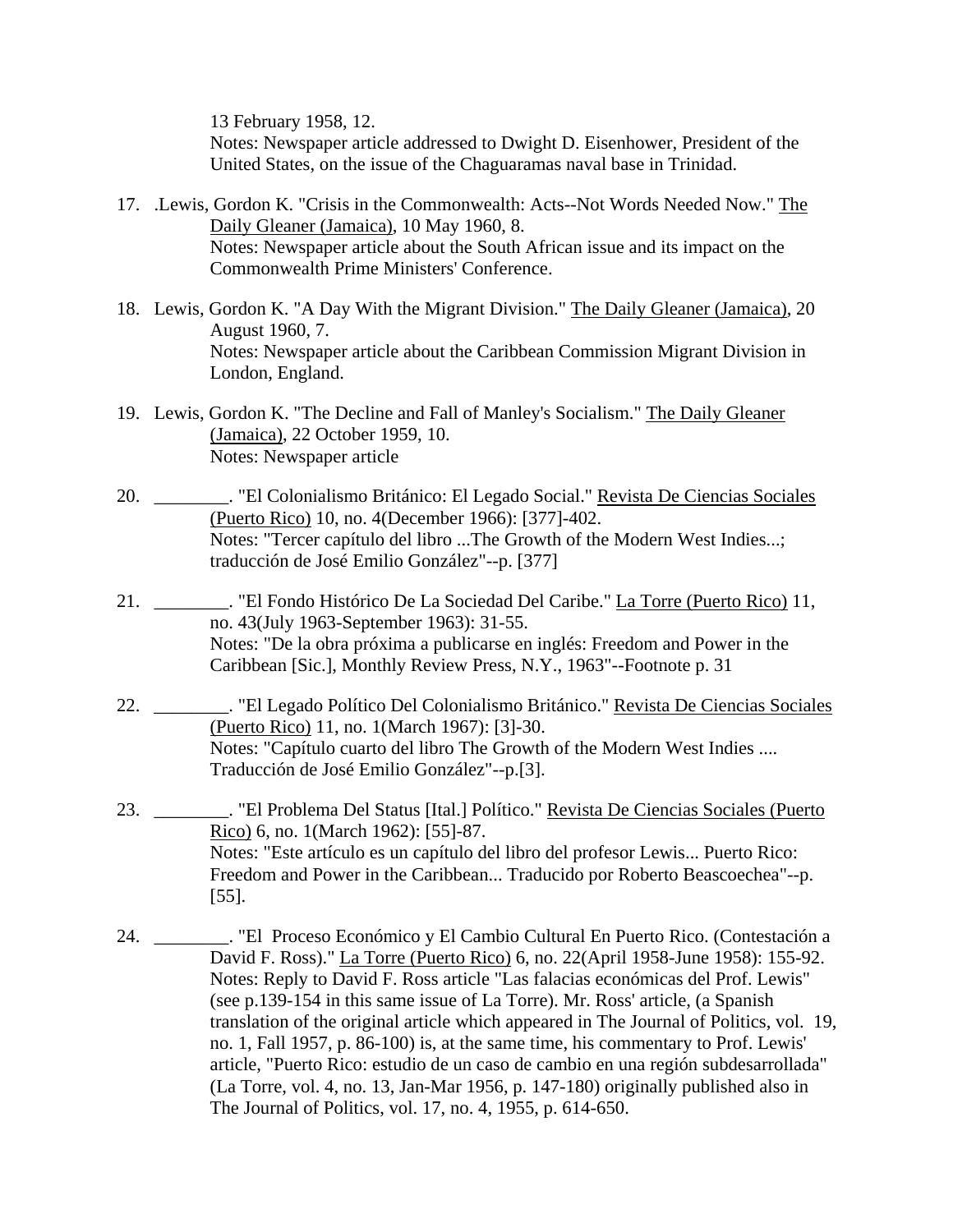- 25. \_\_\_\_\_\_\_\_. "English in the West Indies--New Style and Old." The Daily Gleaner (Jamaica), 29 September 1957, 11. Notes: Newspaper article
- 26. \_\_\_\_\_\_\_\_. "Fabian Socialism: Some Aspects of Theory and Practice." The Journal of Politics 14 (August 1952): 442-70.
- 27. \_\_\_\_\_\_\_\_. "La Federación Británica Del Caribe: El Trasfondo De Las Indias Occidentales ." Revista De Ciencias Sociales (Puerto Rico) 1, no. 1(March 1957): [139]-169. Notes: "Traducción del inglés por Pedro Bravo Gala"--Footnote p.[139]. English abstract, p. 170]-171.
- 28. \_\_\_\_\_\_\_\_. "A Fight Confronting the Mona Establishment... The UCWI Must Defend Freedom of Thought." The Daily Gleaner (Jamaica), 5 October 1958, 12. Notes: Newspaper article following the banning of Mr. Roderick Walcott's play, Banjo Man, by the Catholic hierarchy in St. Lucia.
- 29. \_\_\_\_\_\_\_\_. "The Final Test of West Indian Federation." The Daily Gleaner (Jamaica) (Kingston, Jamaica), 12 May 1957, 12. Notes: Newspaper article
- 30. \_\_\_\_\_\_\_\_. "For Britain's Colonial Relationship: Magnificent Opportunity." The Daily Gleaner (Jamaica), 14 July 1957, 12. Notes: Newspaper article about a meeting on Afircan nationalism which Prof. Lewis attended while in London.
- 31. \_\_\_\_\_\_\_\_. "Forgotten Classic of His English Life and Government." Canadian Journal of Economics 19(August 1953): 377-91. Notes: Not verified.\*
- 32. \_\_\_\_\_\_\_\_. "From Faith to Skepticism: A Note on Three Apologetics." The Journal of Politics 13 (May 1951): 164-86.
- 33. \_\_\_\_\_\_\_\_. "Ghana, the West Indies and the Old World." The Daily Gleaner (Jamaica) (Kingston, Jamaica), 19 May 1957, 12. Notes: Newspaper article. On the acceptance of Ghana into the Commonwealth and what it may mean for the West Indies.
- 34. \_\_\_\_\_\_\_\_. "He Never Played Second Fiddle ... for Williams Was the Superstar of Them All ." Trinidad and Tobago Review 4, no. 7(1981): [Special 2 page pullout]. Notes: Not verified.\*
- 35. \_\_\_\_\_\_\_\_. "The Ideas of the Christian Socialists of 1848." The Western Political Quarterly 4, no. 3(September 1951): 397-429.
- 36. \_\_\_\_\_\_\_\_. "The Imperialist Ideology and Mentality: America Stands at the Top of the World." Caribbean Affairs (Trinidad) 1, no. 1 (January 1988-March 1988): 209-30. Notes: "This article appeared as a chapter in his ... book , Grenada: The Jewel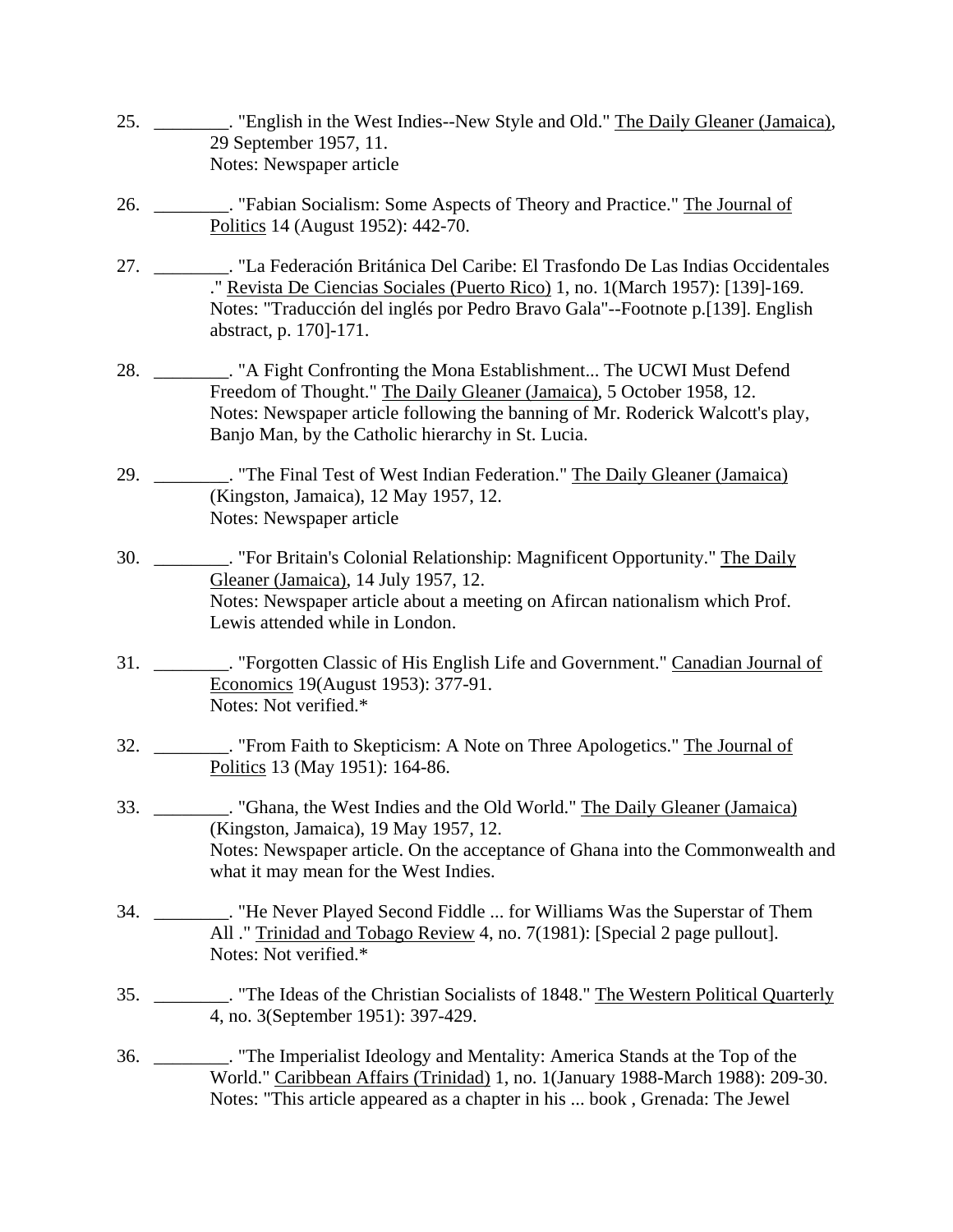Despoiled..."--Footnote, p. [209].

- 37. \_\_\_\_\_\_\_\_. "An Introductory Note to the Study of Race Relations in Great Britain." Caribbean Studies 11, no. 1(April 1971): 5-29. Notes: "This article is drawn from the introductory chapter of the forthcoming book on race relations in Great Britain by professor Lewis to be published by Monthly Review Press as "White Metropolis and Black Diaspora: The West Indian in Britain"--Editor's note.
- 38. \_\_\_\_\_\_\_\_. "An Introductory Note to the Study of the Virgin Islands." Caribbean Studies 8, no. 2(July 1968): 5-21.
- 39. \_\_\_\_\_\_\_\_. "Legitimate Room for the Human Touch..." The Daily Gleaner (Jamaica), 27 July 1957, 6. Notes: Newspaper article on Mr. Norman Manley's address at the West Indian Student Centre at Earle Court.
- 40. \_\_\_\_\_\_\_\_. "Lessons From a Revolution Betrayed." Caribbean Contact (Barbados) 11, no. 8(December 1983): 6-7. Notes: Newspaper article
- 41. \_\_\_\_\_\_\_\_. "The Lessons of Grenada for the Caribbean Left." Caribbean Contact (Barbados) 12, no. 2(July 1984): 7, 10. Notes: Newspaper article.
- 42. \_\_\_\_\_\_\_\_. "London Revisited: Stupid in Speech--Wise in Action." The Daily Gleaner (Jamaica) (Kingston, Jamaica), 23 June 1957, 12. Notes: Newspaper article
- 43. \_\_\_\_\_\_\_\_. "Looking at the W. I. From New York." The Daily Gleaner (Jamaica) (Kingston, Jamaica), 9 June 1957, 12. Notes: Newspaper article
- 44. **The Making of a Caribbeanist." Sargasso, no. 3(1986): 41-59.**
- 45. \_\_\_\_\_\_\_\_. "The Metaphysics of Conservatism." The Western Political Quarterly 6, no. 4(December 1953): 728-41.
- 46. \_\_\_\_\_\_\_\_. "Mr. Churchill As Historian." Historian 20, no. 4(August 1958): 387-414.
- 47. \_\_\_\_\_\_\_\_. "The Myth of Danish Culture." Virgin Islands View 3, no. 3(August 1967): 14-23.
- 48. \_\_\_\_\_\_\_\_\_. "A New Start in British Guiana." The Daily Gleaner (Jamaica), 24 September 1957, 8. Notes: Newspaper article
- 49. \_\_\_\_\_\_\_\_. "The New West Indies...: Some Conditions of Success." The Daily Gleaner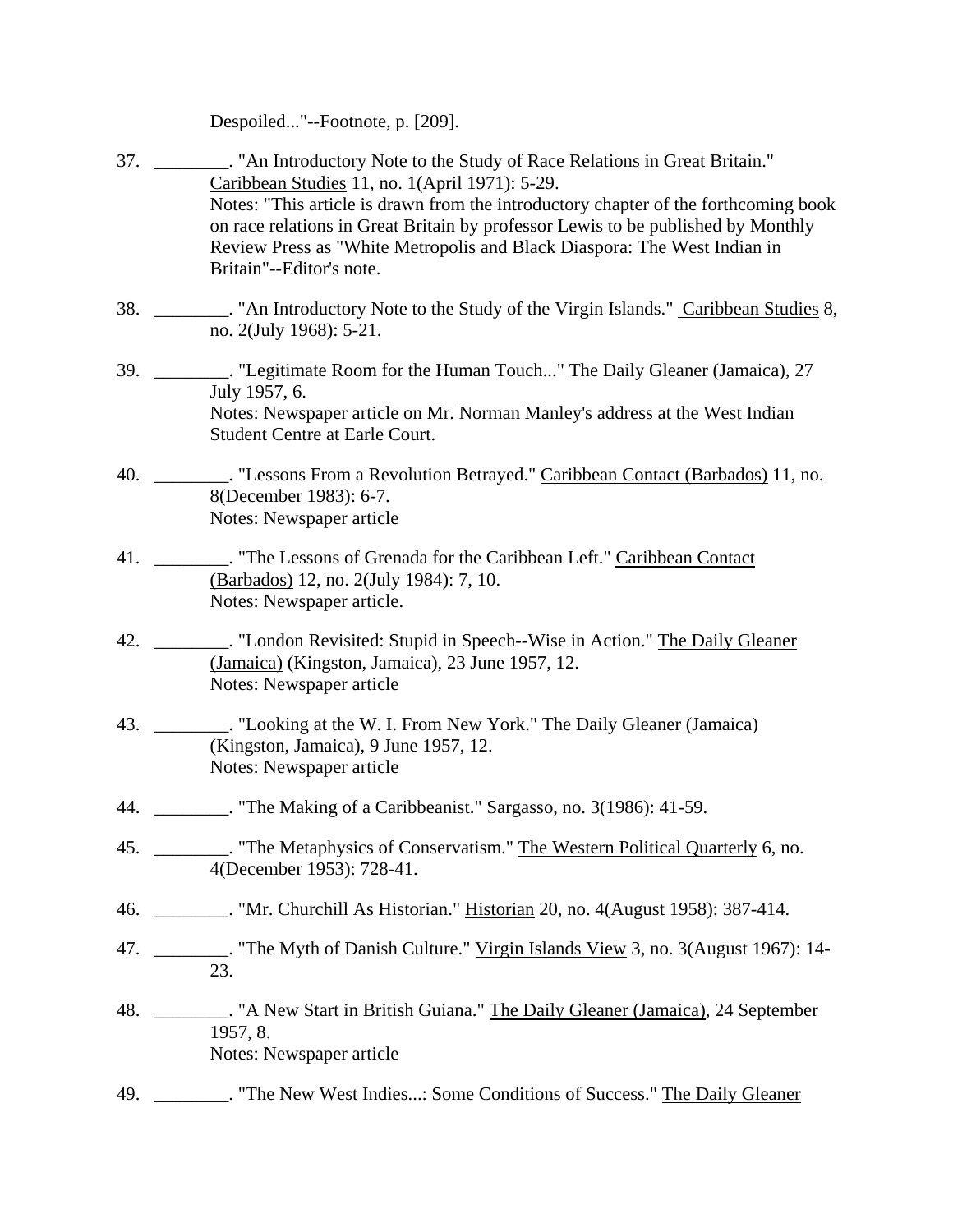|     | (Jamaica) (Kingston, Jamaica), 17 March 1957, 13.<br>Notes: Newspaper article                                                                                                                                                                                                                                                                                                                                                                                                                                                     |
|-----|-----------------------------------------------------------------------------------------------------------------------------------------------------------------------------------------------------------------------------------------------------------------------------------------------------------------------------------------------------------------------------------------------------------------------------------------------------------------------------------------------------------------------------------|
|     | 1957, 8.                                                                                                                                                                                                                                                                                                                                                                                                                                                                                                                          |
|     | Notes: Newspaper article about "the West Indian situation on the eve of<br>Federation."                                                                                                                                                                                                                                                                                                                                                                                                                                           |
|     | 51. _________. "On the Character and Achievement of Sir Winston Churchill." The Canadian<br>Journal of Economics & Political Science 23, no. 2(May 1957): 173-94.                                                                                                                                                                                                                                                                                                                                                                 |
| 52. | ___. "On the Choice of Trinidad: The Capital--Startling Exotic Amalgam of<br>Elements." The Daily Gleaner (Jamaica) (Kingston, Jamaica), 26 February 1967,                                                                                                                                                                                                                                                                                                                                                                        |
|     | 10.<br>Notes: Newspaper article about the decision made to locate the Federal Capital of<br>the Federation of the West Indies in Trinidad.                                                                                                                                                                                                                                                                                                                                                                                        |
|     | 53. ________. "On the Dangers of Writing a Book on Puerto Rico." The San Juan Review 1,<br>no. 6(July 1964): 6-8.<br>Notes: Photograph of Gordon K. Lewis                                                                                                                                                                                                                                                                                                                                                                         |
|     | 54.<br>Review 9, no. 1 (Winter 1980): 33-35. Maps.                                                                                                                                                                                                                                                                                                                                                                                                                                                                                |
|     | Notes: Newspaper article                                                                                                                                                                                                                                                                                                                                                                                                                                                                                                          |
|     | 56.<br>___. "Passionate Devotion to Service of West Indians: The Record of Sir Hugh<br>Foot" The Daily Gleaner (Jamaica), 24 November 1957, 8.<br>Notes: Newspaper article                                                                                                                                                                                                                                                                                                                                                        |
|     | 57. _________. "PNP-PNM Alliance Will Chart New Federal Path." The Daily Gleaner<br>(Jamaica), 30 March 1960, 8.<br>Notes: Newspaper article in which he sees that "the underlying cause of dispute of<br>Sir Grantley Adams [Federal Premier of the West Indies Federation] and Dr. [Eric]<br>Williams is not--as the vulgar sometimes believe-- a matter of personality, as it is<br>one of fundamental divergence on the future course that the West Indian society<br>should take as it moves towards complete independence." |
|     | 58. Lewis, Gordon K. "Port-of-Spain Will Be No Washington." The Daily Gleaner (Jamaica),<br>18 May 1958, 10.<br>Notes: Newspaper article. [Copy reproduce in archive was illegible.]                                                                                                                                                                                                                                                                                                                                              |
|     | 59. Lewis, Gordon K. "The Present Condition of British Political Parties." The Western<br>Political Quarterly 5, no. 2(June 1952): 231-57.                                                                                                                                                                                                                                                                                                                                                                                        |
| 60. | Political Quarterly (London) 40, no. 4(October 1969): 426-35.                                                                                                                                                                                                                                                                                                                                                                                                                                                                     |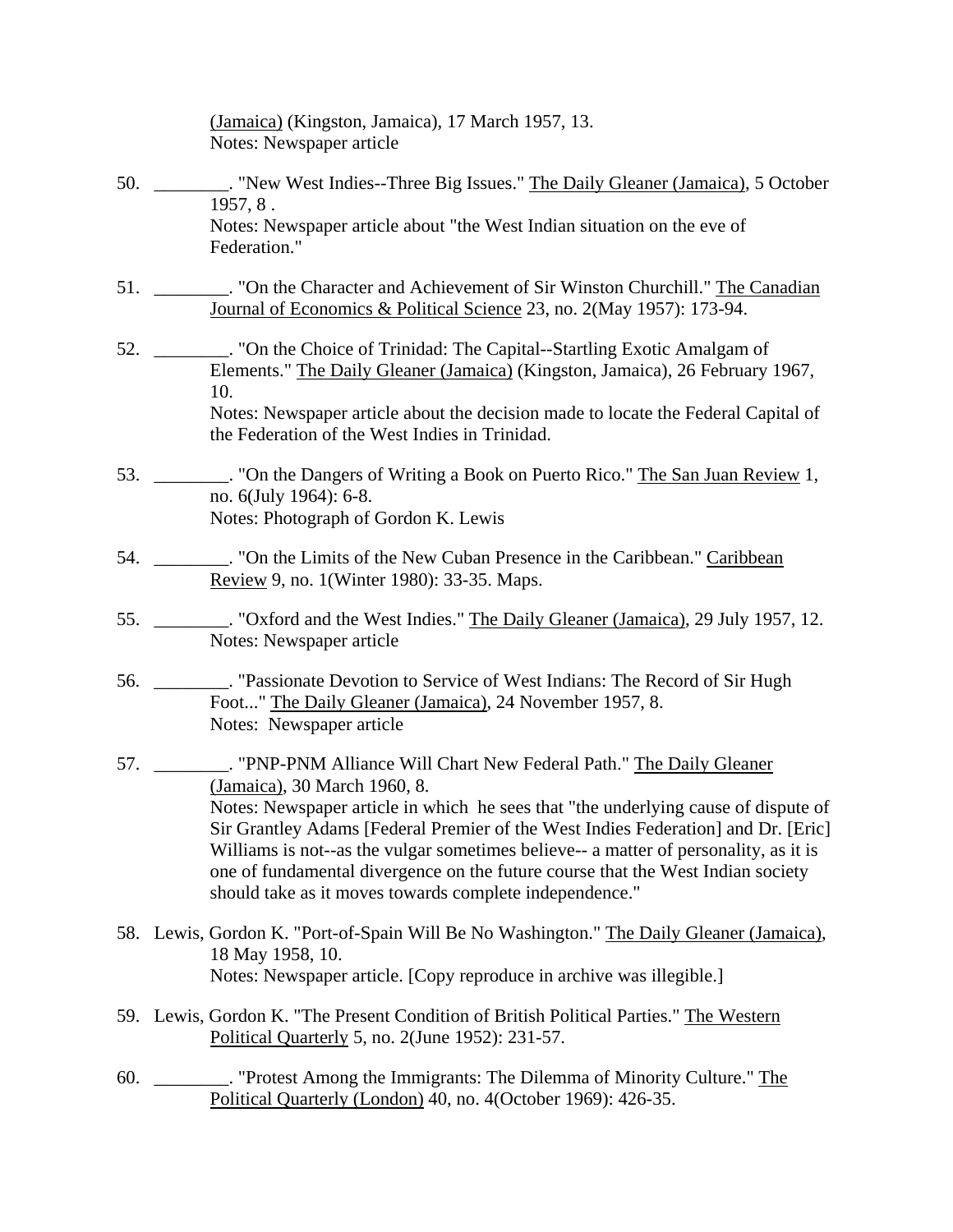61. \_\_\_\_\_\_\_\_. "Puerto Rico: A Case Study in an Underdeveloped Area." The Journal of Politics 17, no. 4(November 1955): 614-50. Notes: Commented by David F. Ross in The Journal of Politcs, vol. 19, no. 1 (Fall 1957) p. 86-100. A Spanish translation of Prof. Lewis' article appeared in La Torre (Puerto Rico), vol. 4, no. 13 (Jan-Mar 1956) , p. 147-180, titled "Puerto Rico: Estudio de un caso de cambio en una región sub- desarrallada." 62. \_\_\_\_\_\_\_\_. "Puerto Rico: A New Constitution in American Government." The Journal of Politics 15(February 1953): 42-66. Notes: Wilson Web: Humanites & Social Sci Retro 63. \_\_\_\_\_\_\_\_. "Puerto Rico: Estudio De Un Caso De Cambio En Una Región Subdesarrollada." La Torre (Puerto Rico) 4, no. 13(January 1956-March 1956): 147-80. Notes: Translation of "Puerto Rico: A Case Study in an Underdeveloped Area", fisrst published by Lewis in The Journal of Politics, vol. 17, no. 4, (1955), p. 614- 650. 64. \_\_\_\_\_\_\_\_. "Puerto Rico y La Sociedad Mundial." Revista De Ciencias Sociales (Puerto Rico) 7, no. 1-2(March 1963-June 1963): [7]-33. Notes: ".... Capítulo 23 de su libro 'Puerto Rico: Freedom and Power in the Caribbean'... . Traducido por José E. González"--p. [7]. 65. \_\_\_\_\_\_\_\_. "Puerto Rico y Su Futuro En America ." Revista De Ciencias Sociales (Puerto Rico) 6 , no. 4(December 1962): [431]-457. Notes: "El artículo es parte de su libro 'Puerto Rico: Freedom and Power in the Caribbean' .... Traducido por José E. González"--p. [431]. 66. \_\_\_\_\_\_\_\_. "The Rare Theme and Caribbean Literature." The Daily Gleaner (Jamaica), 7 November 1959, 8. Notes: Newspaper article on Gabriel Coulthard's book, Raza y color en la literatura antillana (Sevilla: Publicaciones de la Escuela de Estudios Hispano-Americanos, 1958). 67. \_\_\_\_\_\_\_\_. "Requiem for a Lost Leader: Luis Munoz Marín, 1898-1980." Caribbean Review 9, no. 3(Summer 1980): 5-6. Ill. Notes: "Originally appeared in the The San Juan Star"--Editor's Note. 68. \_\_\_\_\_\_\_\_. "Romans, Natives, and Helots." Caribbean Review 2, no. 1(Spring 1970): 3-5.  $II$ Notes: HAPI 69. Lewis, Gordon K. "Say Goodby to the Colonial Office." The Daily Gleaner (Jamaica), 20 September 1957, 12. Notes: Newspaper article 70. Lewis, Gordon K. "Should the West Indies Join the Commonwealth?" The Daily Gleaner

(Jamaica) (Kingston, Jamaica), 24 March 1957, 10.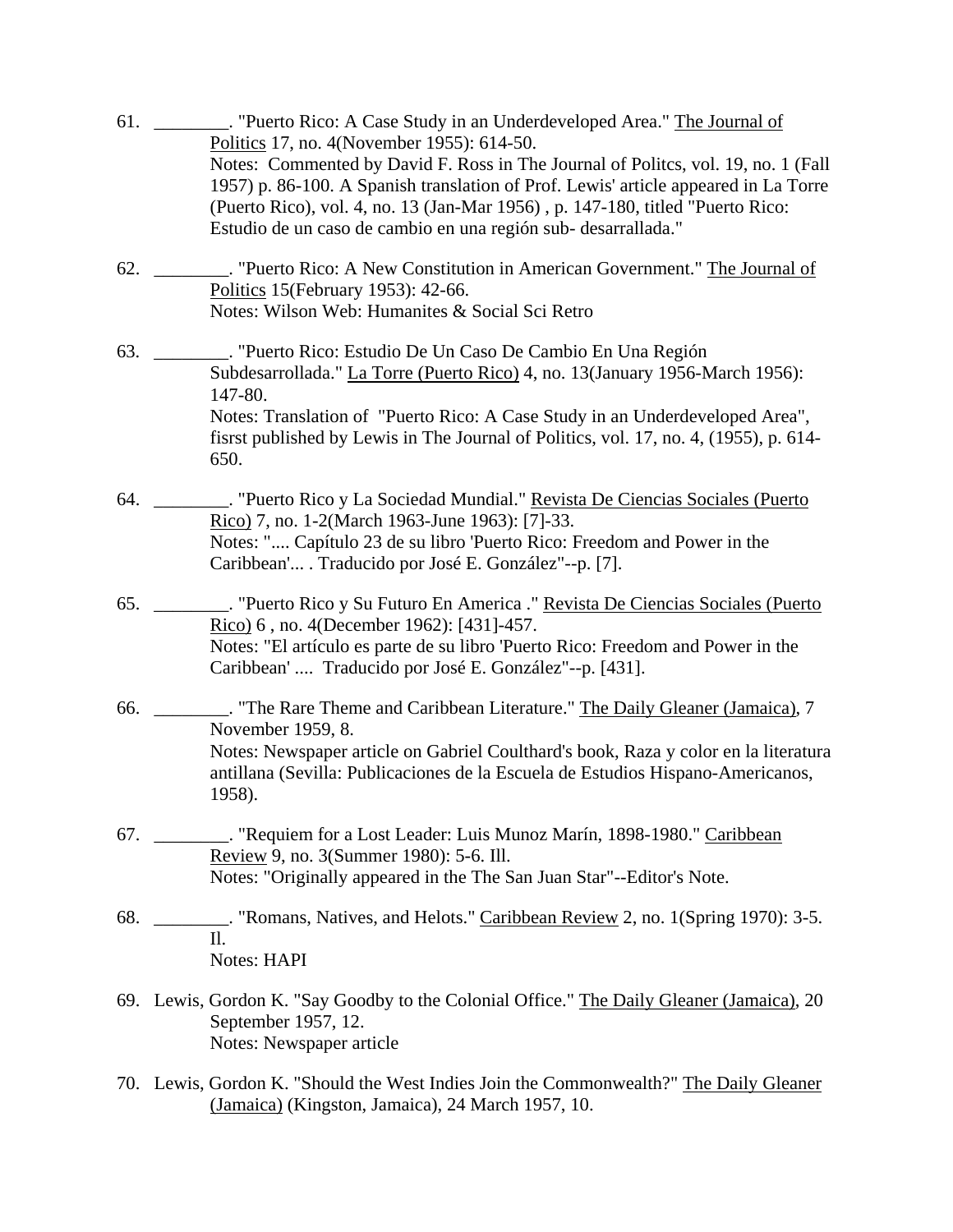Notes: Newspaper article

- 71. \_\_\_\_\_\_\_\_\_. "Sir Alexander Bustamante: Protrait of a West Indian Leader." The Daily Gleaner (Jamaica) (Kingston, Jamaica), 24 February 1957, 10. Notes: newspaper article
- 72. \_\_\_\_\_\_\_\_. "The Social Legacy of British Colonialism in the Caribbean." New World Quarterly (Kingston, Jamaica) 3, no. 3(1967): 13-32. Notes: "This article is extracted from a forthcoming book by Professor Lewis on The Growth of the Modern West Indies to be published by Monthly Review Press, 1967. Documentation provided in the book has been omitted in this presentation"-- Note on p. 13.
- 73. Lewis, Gordon K. "The Social Sciences in the West Indies." The Daily Gleaner (Jamaica), 22 June 1958, 10. Notes: Newspaper article
- 74. Lewis, Gordon K. "South Wales and the West Indies: The Lesson of Their Contrast." The Daily Gleaner (Jamaica), 21 July 1957, 12. Notes: Newspaper article
- 75. \_\_\_\_\_\_\_\_. "The Struggle for Freedom: A Story of Cotemporary Barbados." New World Quarterly (Kingston, Jamaica) 3, no. 1-2, Barbados Independence Issue (1966): 14- 29.
- 76. \_\_\_\_\_\_\_\_. "Take a Lesson From Puerto Rico: New Importance of Public Relations." The Daily Gleaner (Jamaica), 15 October 1957, 8. Notes: Newspaper article about the role of the public relations officer under the West Indian Federation.
- 77. \_\_\_\_\_\_\_\_. "There Is a Price to All Progress: BWI--New Tasks and New Answers." The Daily Gleaner (Jamaica), 20 January 1957, 8. Notes: Newspaper article
- 78. \_\_\_\_\_\_\_\_. "The Trinidad and Tobago General Election of 1961." Caribbean Studies 2, no. 2(July 1962): 2-30.
- 79. Lewis, Gordon K. "Trinidad Carnival: The Heart of the West Indies." The Daily Gleaner (Jamaica), 13 March 1960, 7. Notes: Newspaper article
- 80. Lewis, Gordon K. "Trinidad's PNM: Two Years After." The Daily Gleaner (Jamaica), 23 November 1958, 7. Notes: Newspaper article
- 81. \_\_\_\_\_\_\_\_. "Twentieth-Century Capitalism and Socialism: The Present State of the Anglo-American Debate." The Western Political Quarterly 12, no. 1(March 1959): 78-110.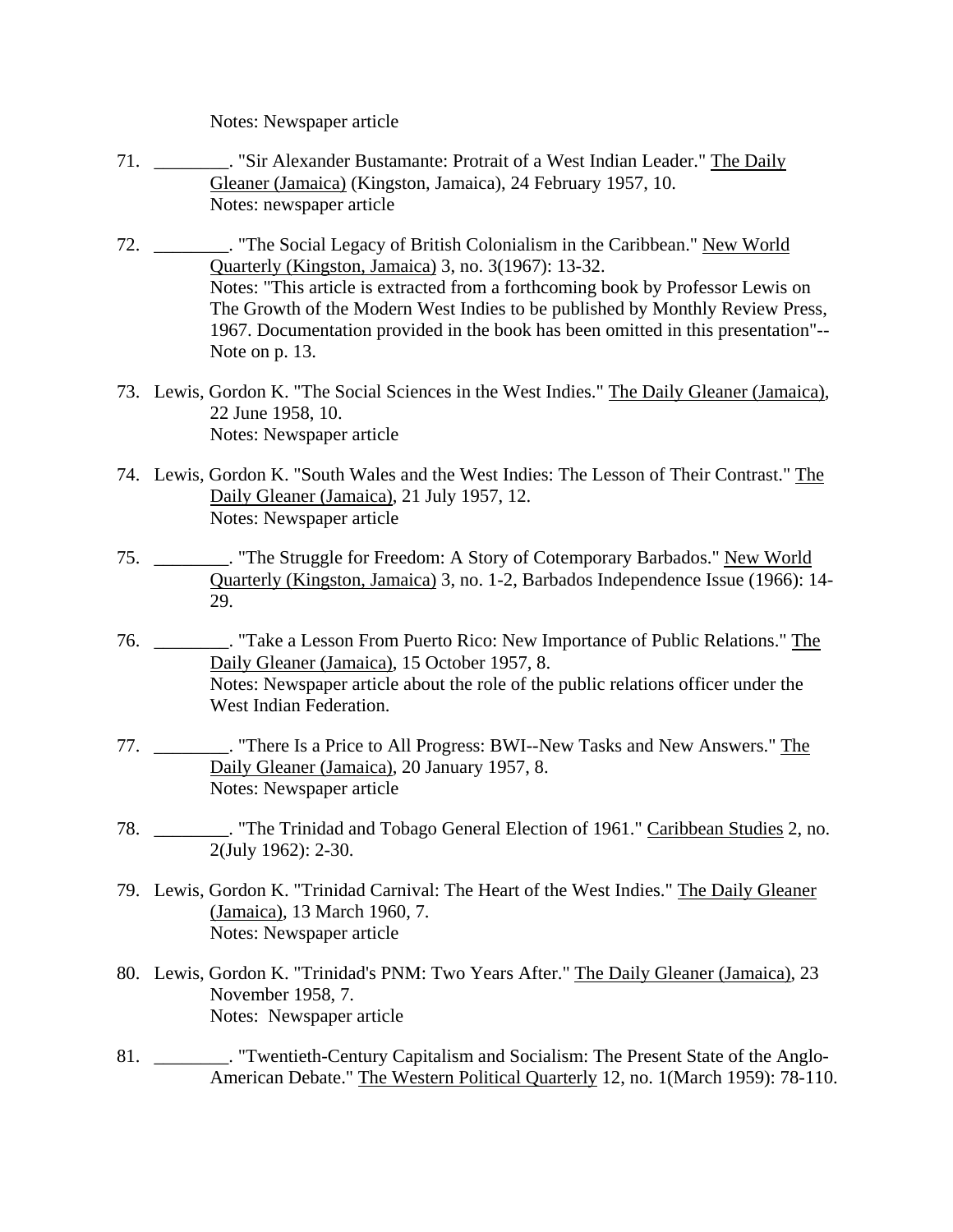- <span id="page-10-0"></span> 82. Lewis, Gordon K. "The U.S. and the Americas: How Not to Make Friends." The Daily Gleaner (Jamaica), 25 May 1958, 9. Notes: Newspaper article on U. S. Vice-President Richard M. Nixon's visit to Latin America and what a too close an identification with the American ideology might imply to the new West Indian Federation.
- 83. \_\_\_\_\_\_\_\_. "Warning From Puerto Rico." The Daily Gleaner (Jamaica), 13 July 1960, 10. Notes: Newspaper article in which he writes: "The prolonged debate ever since 1950 on the constitutional status of Puerto Rico ... presents an interesting counterpart to the present great debate within the WI [Sic.] Federation between what have become known as the Jamaican and the Trinidad theories."
- 84. Lewis, Gordon K. "West Indian Federation: The Constitutional Aspects." Social and Economic Studies (Jamaica) 6, no. 2(June 1957): 215-46.
- 85. \_\_\_\_\_\_\_\_. "West Indian Migrants and English Reactions: Very Little Racial Prejudice." The Daily Gleaner (Jamaica), 7 July 1957, 12. Notes: Newspaper article about West Indians in London
- 86. \_\_\_\_\_\_\_\_. "The West Indies, 1937-1958: A Coming of Age." The Daily Gleaner (Jamaica), 16 February 1958, 10. Notes: Newspaper article about the coming of the Federal system of government for the West Indies.
- 87. \_\_\_\_\_\_\_\_. "What Should the W.I. Do About Official Honours?" The Daily Gleaner (Jamaica), 25 June 1957, 8. Notes: Newspaper article on civil service on the Colonial Office in Great Britain "..is suffering from an excessive dose of offical honours."
- 88. \_\_\_\_\_\_\_\_. "Which Way the U.S. Virgin Islands?" Caribbean Review 5, no. 4(October 1973-December 1973): 16-22. Notes:

### **Books**

- 1. Lewis, Gordon K. Apuntes Sobre La Revolución Puertorriquena: Ensayo Sobre El Predominio Americano y La Resistencia Antillana. Traducción al espanol de Luis Vélez Massol. (Thesis (M.A.)--University of Puerto Rico, 1978). Notes: Translator's thesis of "Notes on the Puerto Rican Revolution: An Essay on American Dominance and Caribbean Resistance.
- 2. \_\_\_\_\_\_\_\_. The Contemporary Caribbean: A General Overview. Washington, D.C.: The Woodrow Wilson International Center for Scholars, 1985.
- 3. \_\_\_\_\_\_\_\_. "Gather With the Saints at the River": The Jonestown Guyana Holocaust of 1978: A Descriptive and Interpretative Essay on Its Ultimate Meaning From a Caribbean Viewpoint. Río Piedras: Institute of Caribbean Studies, University of Puerto Rico, 1979.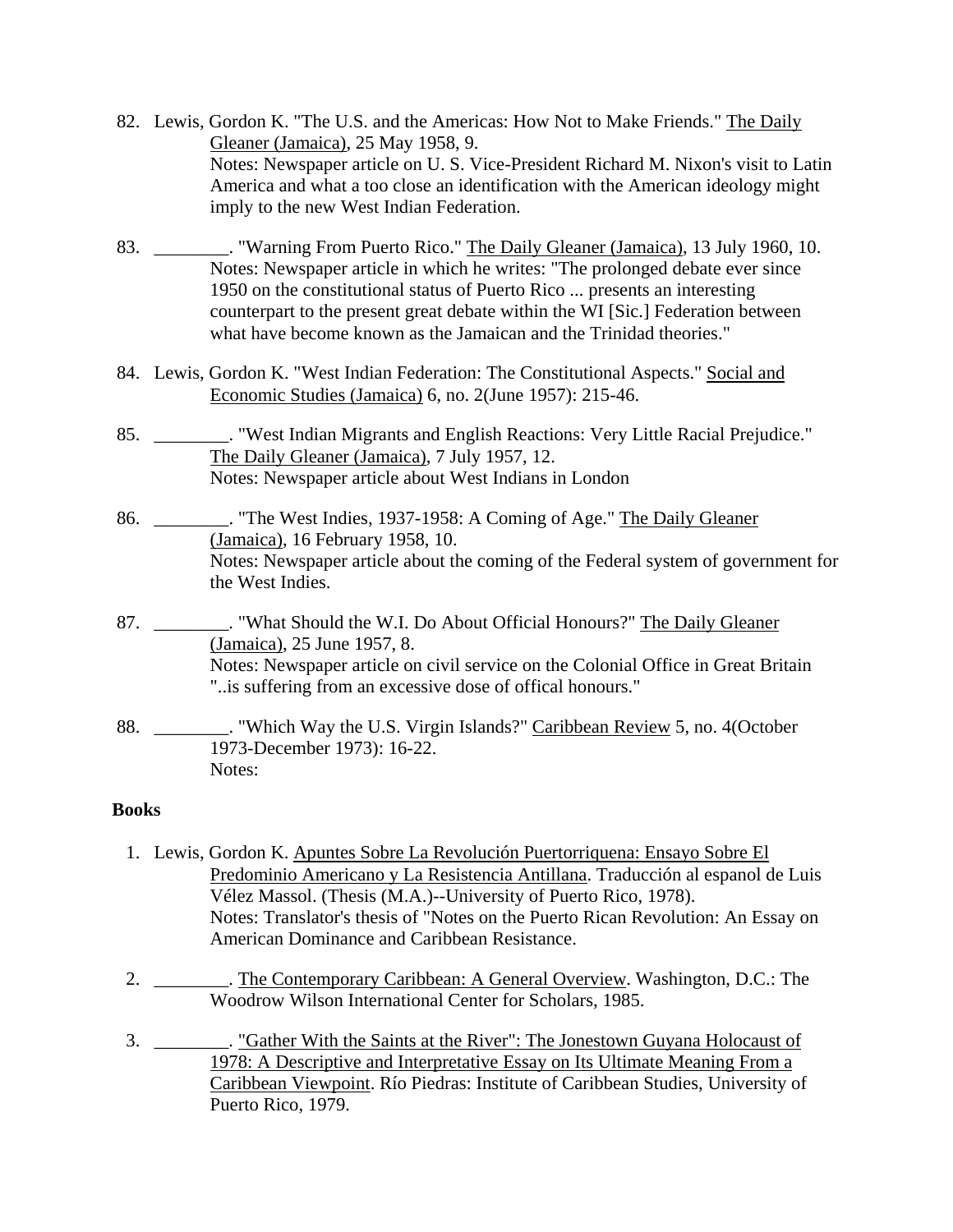- 4. \_\_\_\_\_\_\_\_. Grenada: The Jewel Despoiled. Baltimore: Johns Hopkins University Press, 1987.
- 5. \_\_\_\_\_\_\_\_. The Growth of the Modern West Indies. New York: Monthly Review Press, 1968.
	- 6. \_\_\_\_\_\_\_\_. The Growth of the Modern West Indies. London: MacGibbon & Kee, 1968.
- 7. \_\_\_\_\_\_\_\_\_. Main Currents in Caribbean Thought: The Historical Evolution of Caribbean Society in Its Ideological Aspects, 1492-1900. Baltimore: Johns Hopkins University Press, 1983.
	- 8. \_\_\_\_\_\_\_\_\_. Main Currents in Caribbean Thought: The Historical Evolution of Caribbean Society in Its Ideological Aspects, 1492-1900. Introduction by Anthony P. Maingot. Lincoln: University of Nebraska Press, 2004. Notes: Reissue of 1983 edition--HLAS
	- 9. \_\_\_\_\_\_\_\_. The Making of a Caribbeanist. Documentos De Trabajo CISCLA; no. 10. San Germán, PR : Universidad Interamericana de Puerto Rico, Centro de Investigaciones del Caribe y América Latina, 1983.
- 10. \_\_\_\_\_\_\_\_\_. Notes on the Puerto Rican Revolution: An Essay on American Dominance and Caribbean Resistance. New York: Monthly Review Press, 1975. Notes: A Spanish translation by Samuel Aponte was published as, Puerto Rico, colonialismo y revolución: ensayo sobre la dominación norteamericana y la resistencia caribena (México: Ediciones Era, 1977).
- 11. \_\_\_\_\_\_\_\_. "Puerto Rico: A Case Study in the Problems of Contemporary American Federalism."122p. Trinidad: Office of the Premier of Trinidad and Tobago, 1960. Notes: Not verified\*
- 12. \_\_\_\_\_\_\_\_. Puerto Rico, Colonialismo y Revolución: Ensayos Sobre La Dominación Norteamericana y La Resistencia Caribena. Traducción Samuel A. Aponte. Serie Popular. México: Ediciones Era, 1977. Notes: Translation of Notes on the Puerto Rican Revolution: An Essay on American Dominance and Caribbean Resistance.
- 13. \_\_\_\_\_\_\_\_. Puerto Rico: Freedom and Power in the Caribbean. New York: Monthly Review Press, 1963.
- 14. \_\_\_\_\_\_\_\_. Puerto Rico: Freedom and Power in the Caribbean. Revised ed. Harper's Torchbooks; 1371. New York: Harper & Row, 1968.
- 15. \_\_\_\_\_\_\_\_\_. Puerto Rico: Freedom and Power in the Caribbean. [Rev. ed.] ed. Kingston, Jamaica ; Miami, FL: Ian Randle, 2004.
- 16. \_\_\_\_\_\_\_\_. Puerto Rico: Libertad y Poder En El Caribe. Río Piedras, PR: Editorial Edil, 1970.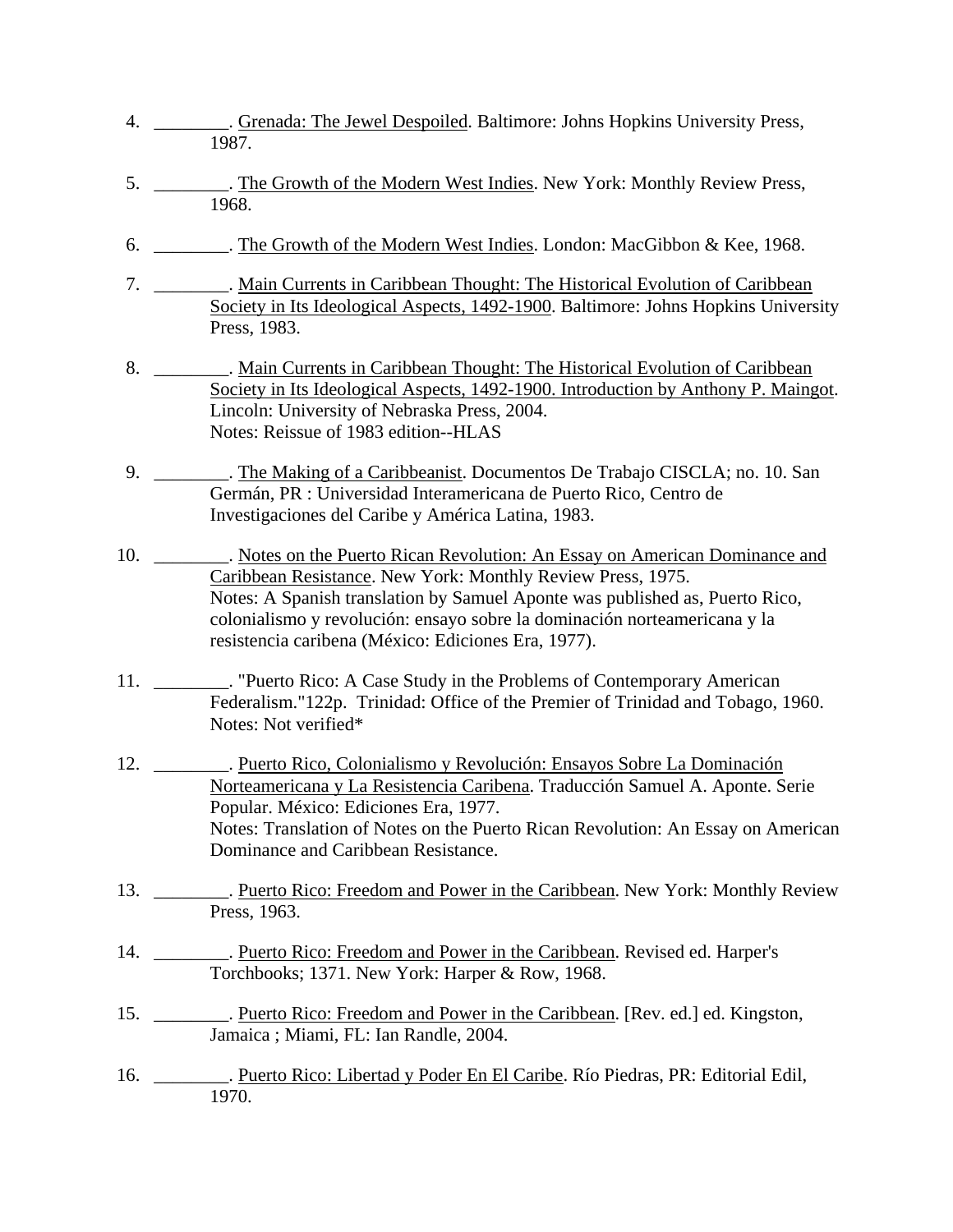<span id="page-12-0"></span>

|     | Notes: Translation of Puerto Rico: Freedom and Power in the Caribbean.                                                                                                                                              |
|-----|---------------------------------------------------------------------------------------------------------------------------------------------------------------------------------------------------------------------|
| 17. | Roots of Revolution: Gairy and Gairyism in Grenada. Documentos De Trabajo<br>CISCLA; No. 24. San Germán: Universidad Interamericana de Puerto Rico, Centro<br>de Investigaciones del Caribe y América Latina, 1986. |
| 18. | . Slavery, Imperialism, and Freedom: Essays in English Radical Thought. New<br>York: Monthly Review Press, 1978.                                                                                                    |
| 19. | . The Virgin Islands: A Caribbean Lilliput. Evanston: Northwestern University<br>Press, 1972.                                                                                                                       |

### **Conference papers**

- 1. Lewis, Gordon K. "Caribbean Society and Culture." In: Problemas Del Caribe Contemporáneo=Contemporary Caribbean Issues: Conferencias Sobre El Caribe Contemporáneo Auspiciadas Por El Colegio Universitario De Cayey De La Universidad De Puerto Rico, 5-15. editor Angel Calderón Cruz180p. Río Piedras, PR: Universidad de Puerto Rico, Instituto de Estudios del Caribe, 1979.
- 2. \_\_\_\_\_\_\_\_. "How Many Caribbeans?" Sargasso, no. Special issue(1988): 12-14. Notes: Proceedings of the 7th Annual Conference on West Indian Literature, 25-28 March 1987, University of Puerto Rico-Río Piedras.
- 3. Lewis, Gordon K. "Migration and Caribbean Consciousness." In: Migration and Caribbean Cultural Identity: Selected Papers From Conference Celebrating the 50th Anniversary of the Center, 10-22. Franklin W. Lewis Gordon K. Moya Pons Frank Knight33p. Occassional Paper (Center for Latin American Studies), No. 1. Gainesville, FL: Center for Latin American Studies, University of Florida, [1981?].
- 4. Lewis, Gordon K., "Observations on the Case of Puerto Rico, and Inferentially on the Hispanic Caribbean." (1978): 27 leaves. 1978. Notes: Paper prepared for presentation at Decolonization, Development and Democracy (Seminar0 sponsored by the Center for Inter-American Relations, May 4-5, 1978--WorldCat.
- 5. \_\_\_\_\_\_\_\_. "Some Reflections on the Leading Intellectual Currents That Have Shaped the Caribbean Experience 1950-84." In Ninth Annual Conference of the Caribbean Studies Association . Notes: Not verified.\*
- 6. \_\_\_\_\_\_\_\_. "Technical and Human Resources in the Caribbean." In The Caribbean: Natural Reources. [Papers Delivered at the Ninth Conference on the Caribbean, Held at the University of Florida, December 4,5, and 6, 1958], Ed. A. Curtis Wilgus, 219-38. Gainesville, FL: University of Florida Press, 1959.

### **Contributions in anthologies**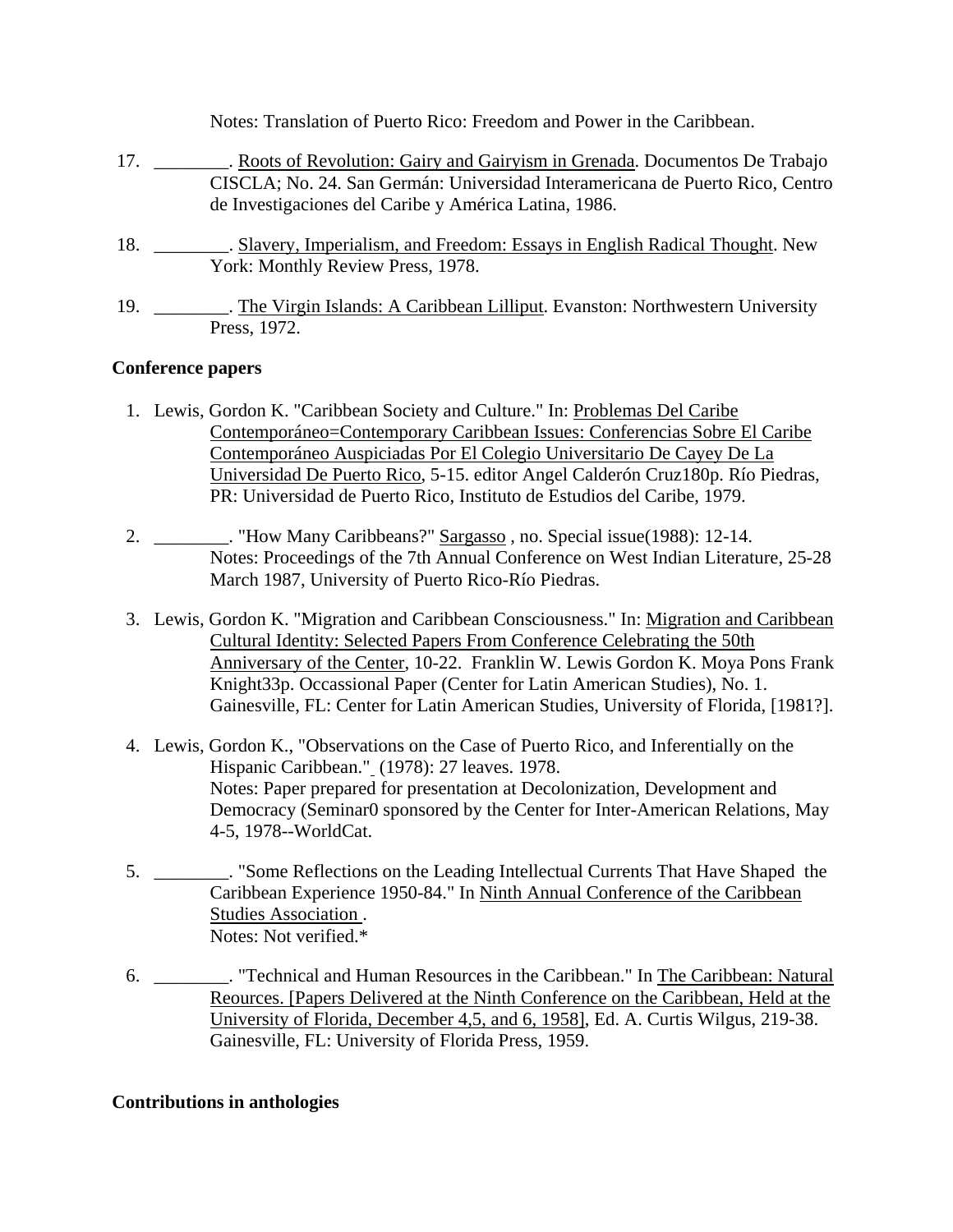- <span id="page-13-0"></span> 1. Lewis, Gordon K. "American Colonial Integration of Puerto Rico." In: Caribbean Freedom: Society Amd Economy Form Emancipation to the Present, 488-92. Editors Hilary Beckles and Verene Shepherd 581p. Kingston, Jamaica: Ian Randle, 1993.
- 2. \_\_\_\_\_\_\_\_. "The Challenge of Independence in the British Caribbean." In: Caribbean Freedom: Society Amd Economy Form Emancipation to the Present, 511-18. Ed. Hilary & Beckles. Ed. Verene Shephered581p. Kingston, Jamaica: Ian Randle, 1993.

Notes: "Perhaps the last published piece by the acknowledged *doyen* of Caribbean scholarhip, work is written in an asperous style and projects a dark future for the region"--Handbook of Latin American Studies database.

- 3. \_\_\_\_\_\_\_\_. "The Claim for Caribbean Identity." In: Cultural Traditions and Caribbean Identity: The Question of Patrimony, 375-427. editor S. Jeffrey K. Wilkerson445p. Gainesville: University of Florida Press, Center for Latin American Studies, 1980. Notes: Spanish and French summaries (p. 428-436).
- 4. \_\_\_\_\_\_\_\_. "Color and Society in Puerto Rico." In Black Society in the New World , 177- 84. Edited with introductions by Richard Frucht. 1st ed. 403p. New York: Random House, 1971. Notes: "Reprinted from Puerto Rico: Freedom and Power in the Caribbean (New York: Monthly Review Press, 1963)"--Footnote on p. 177
- 5. \_\_\_\_\_\_\_\_. "The Contemporary Caribbean: A General Overview." In: Caribbean Contours, 219-50. eds. Sydney W. Mintz and Sally Price. Baltimore: Johns Hopkins University Press, 1985.
- 6. \_\_\_\_\_\_\_\_. "The Politics of the Caribbean." In The United States and the Caribbean, ed. Tad Szulc, 5-35. Englewood Cliffs, NJ: Prentice-Hall, 1971.
- 7. \_\_\_\_\_\_\_\_. "The Trinidad and Tobago General Election of 1961." In: The Aftermath of Sovereignty: West Indian Perspectives, 121-62. Editors David Lowenthal and Lambros Comitas422p. Garden City, NY: Anchor Press/Doubleday, 1973. Notes: Published also in Caribbean Studies, vol. 2, no. 2 (July 1962), p. 2-30.
- 8. \_\_\_\_\_\_\_\_. "The U.S. Virgin Islands: Prototype of the Caribbean Tourist Economy." In Politics and Economics in the Caribbean, 217-43. eds. Thomas G. Mathews and Fuat M. Andic. 2nd. ed., rev. 284 . Special Study, No. 8. Río Piedras, PR: Institute of Caribbean Studies, University of Puerto Rico , 1971. Notes: Complete Caribbeana; BRC

## **Dissertation**

 1. Lewis, Gordon K. "The Christian Socialists of 1848: A Study in Social and Political Theory." Thesis (Ph.D.)-Harvard University, 1954.

## **Forewords**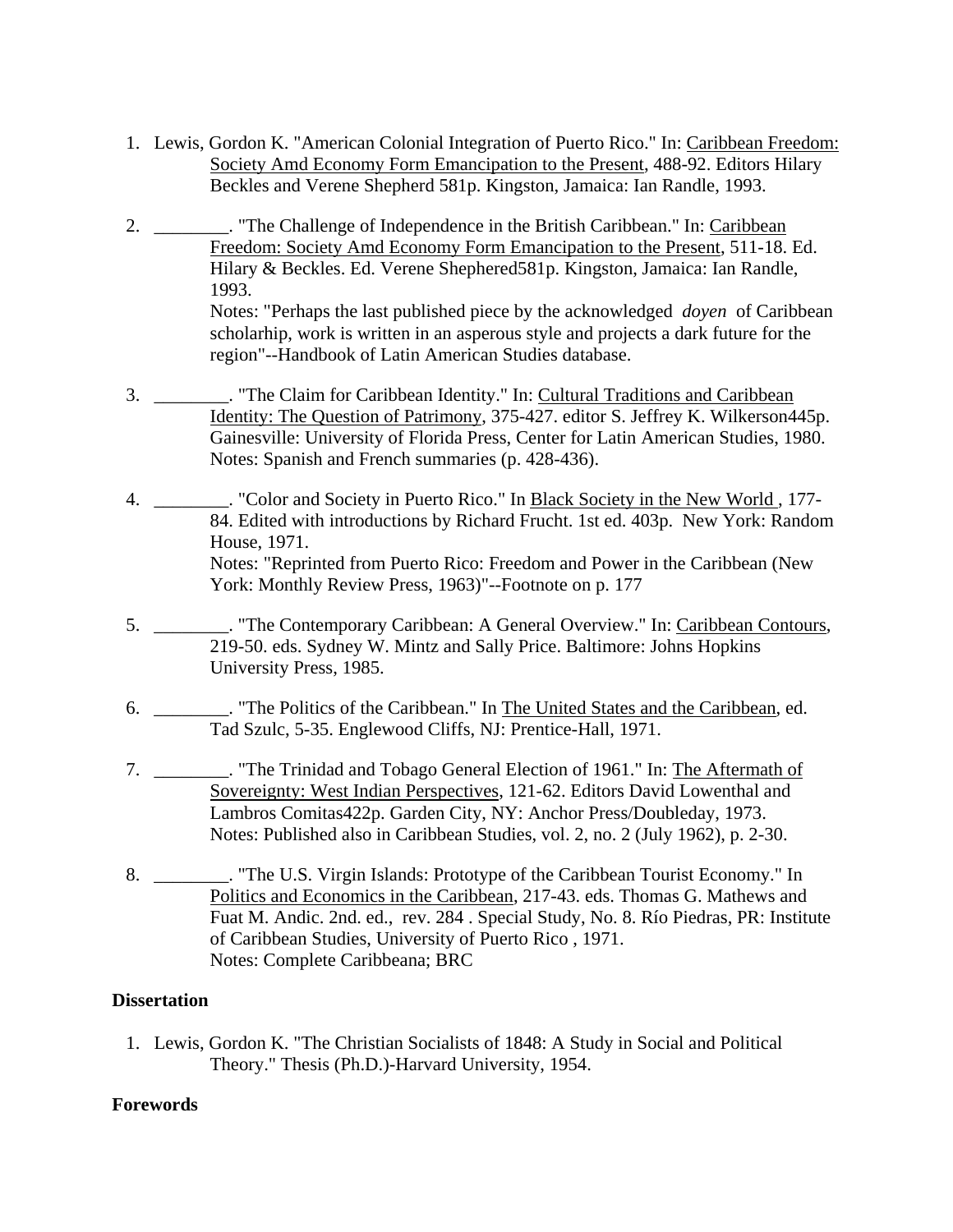- <span id="page-14-0"></span> 1. Palmer, Ransford W. In Search of a Better Life: Perspectives on Migration From the Caribbean. Foreword by Gordon K. Lewis. New York: Praeger, 1990.
- 2. Samoiloff, Louise Cripps. Puerto Rico: The Case for Independence. With a Foreword by Gordon K. Lewis. Cambridge, MA: Schenkman Pub. Co., 1974. Notes:
- 3. \_\_\_\_\_\_\_\_. Puerto Rico: The Case for Independence. With a Foreword by Gordon K. Lewis. 2nd ed. ed. Dorado, PR: Borinquen Books, 1993.

### **"Gather With the Saints at the River"--Reviews**

 1. Picó, Fernando. "[Review of] "Gather With the Saints at the River": The Jonestown Guyana Holocaust of 1978: A Descriptive and Interpretative Essay on Its Ultimate Meaning From a Caribbean Viewpoint", by Gordon K. Lewis. Río Piedras, PR: Institute of Caribbbean Studies, University of Puerto Rico,1979. 50 P." The San Juan Star, Magazine (January 1980): 10. Notes: Not verified.\*

#### **Grenada: The Jewel Despoiled--Reviews**

- 1. Fiet, Lowell. "'No Bishop, No Revo' or, 'The Empire Strikes Back'. [Review of] "Grenada: The Jewel Despoiled", by Gordon K. Lewis. Baltimore: Johns Hopkins University Press, 1987. 239 P." Sargasso , no. 5(1988): 94-102.
- 2. Gastmann, Albert L. "[Review of] "Grenada: The Jewel Despoiled", by Gordon K. Lewis. Baltimore: Johns Hopkins University Press, 1987. 239 P." The American Political Science Review 83, no. 1(March 1989): 329-30.
- 3. MacDonald, Scott. "Have Axe, Will Grind: Grenada According to Lewis. [Review of] "Grenada: The Jewel Despoiled", by Gordon K. Lewis. Baltimore: Johns Hopkins University Press, 1987. 239 P." The Times of the Americas 31, no. 26(December 1987): 15.
- 4. Payne, Tony. "[Review of] "Grenada: The Jewel Despoiled", by Gordon K. Lewis. Baltimore: Johns Hopkins University Press, 1987. 239 P.; and "Surinam: Politics, Economics and Society", by Henry E. Chin and Hans Buddingh. London; New York: Francis Pinter, 1987. 192 P." Journal of Latin American Studies 20, no. 1(May 1988): 245-46.
- 5. Pratts, Saúl J. "[Review of] "Grenada: The Jewel Despoiled", by Gordon K. Lewis. Baltimore: Johns Hopkins University Press, 1987. 239 P." Caribbean Studies 23, no. 3-4 (July 1990-December 1990): 168-69.
- 6. Thorndike, Tony. "Reading a Revolution. [Review of] "Grenada: The Jewel Despoiled", by Gordon K. Lewis. Baltimore: Johns Hopkins University Press, 1987. 239 P.; and "The Grenada Documents", Brian Crozier, Editor. London: Sherwood, 1987. 182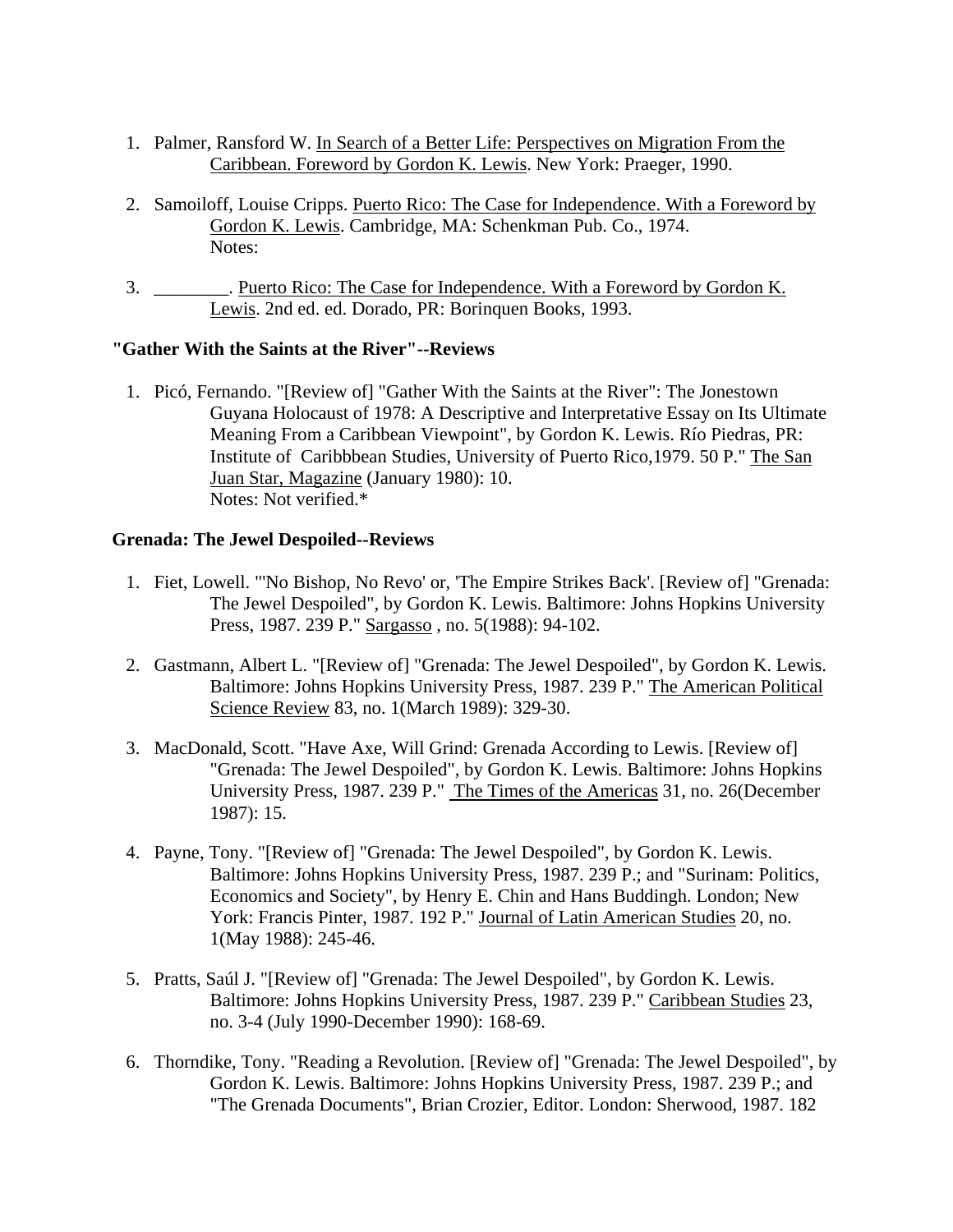P." The Times Literary Supplement , no. 4417(November 1927): 1313.

<span id="page-15-0"></span> 7. Unsigned. "[Review of] "Grenada: The Jewel Despoiled", by Gordon K. Lewis. Baltimore: Johns Hopkins University Press, 1987. 239 P." El Caribe Contemporáneo , no. 15(December 1987): 117. Notes: Very short review.

### **The Growth of the Modern West Indies--Reviews**

- 1. Brown, John. "[Review of] "The Growth of the Modern West Indies", by Gordon K. Lewis. London: Macgibbon & Kee, 1968. 506p." International Affairs (Royal Institute of International Affairs) 45, no. 4(October 1969): 783-84.
- 2. Maingot, Anthony Peter. "[Review of] "The Growth of the Modern West Indies", by Gordon K. Lewis. New York: Monthly Review Press, 1968. 506 p." Hispanic American Historical Review 51, no. 1(February 1971): 157-59.
- 3. Munroe, Trevor. "[Review of] "The Growth of the Modern West Indies", by Gordon K. Lewis. London: MacGibbon & Kee, 1968. 506 P." Social and Economic Studies (Jamaica) 18, no. 3(September 1969): 308-12.
- 4. \_\_\_\_\_\_\_\_. "[Review of] "The Growth of the Modern West Indies", by Gordon K. Lewis. London: MacGibbon & Kee, 1968. 566 P." New World Quarterly (Kingston, Jamaica) 5, no. 1-2(1969): 74-77.
- 5. Norton , Graham. "[Review of] "The Growth of the Modern West Indies", by Gordon K. Lewis. London: MacGibbon & Kee, 1968. 506p." The Political Quarterly (London) 40, no. ??? (19??): 227-31.
- 6. Sherlock, Philip. "[Review of] "The Growth of the Modern West Indies", by Gordon K. Lewis. New York: Monthly Review Press; London: MacGibbon and Kee, 1968. 506 P." Caribbean Studies 11, no. 1(April 1971): [101]-105.

## **Letters to the Editor**

- 1. Lewis, Gordon K. "Letters to the Editor." Caribbean Studies Newsletter (Caribbean Studies Association) 15, no. 2(Summer 1988): 14. Notes: Not verified.\*
- 2. \_\_\_\_\_\_\_\_. "Letters to the Editor: Lewis on Lopez's [Sic.] Diaspora." Caribbean Review 5, no. 3(July 1973-September 1973): 2-5. Notes: Commentary on the article entitled "Literature for the Puerto Rican Diaspora", by Adalberto López (Caribben Review, vol. 5, no. 2, April-June 1973, p. 5-11).
- 3. López, Adalberto. "Letters to the Editor: López on Lewis." Caribbean Review 5, no. 4(October 1973-December 1973): 3-7. Notes: López's reply to Gordon K. Lewis' commentary in Letters to the Editor (Vol.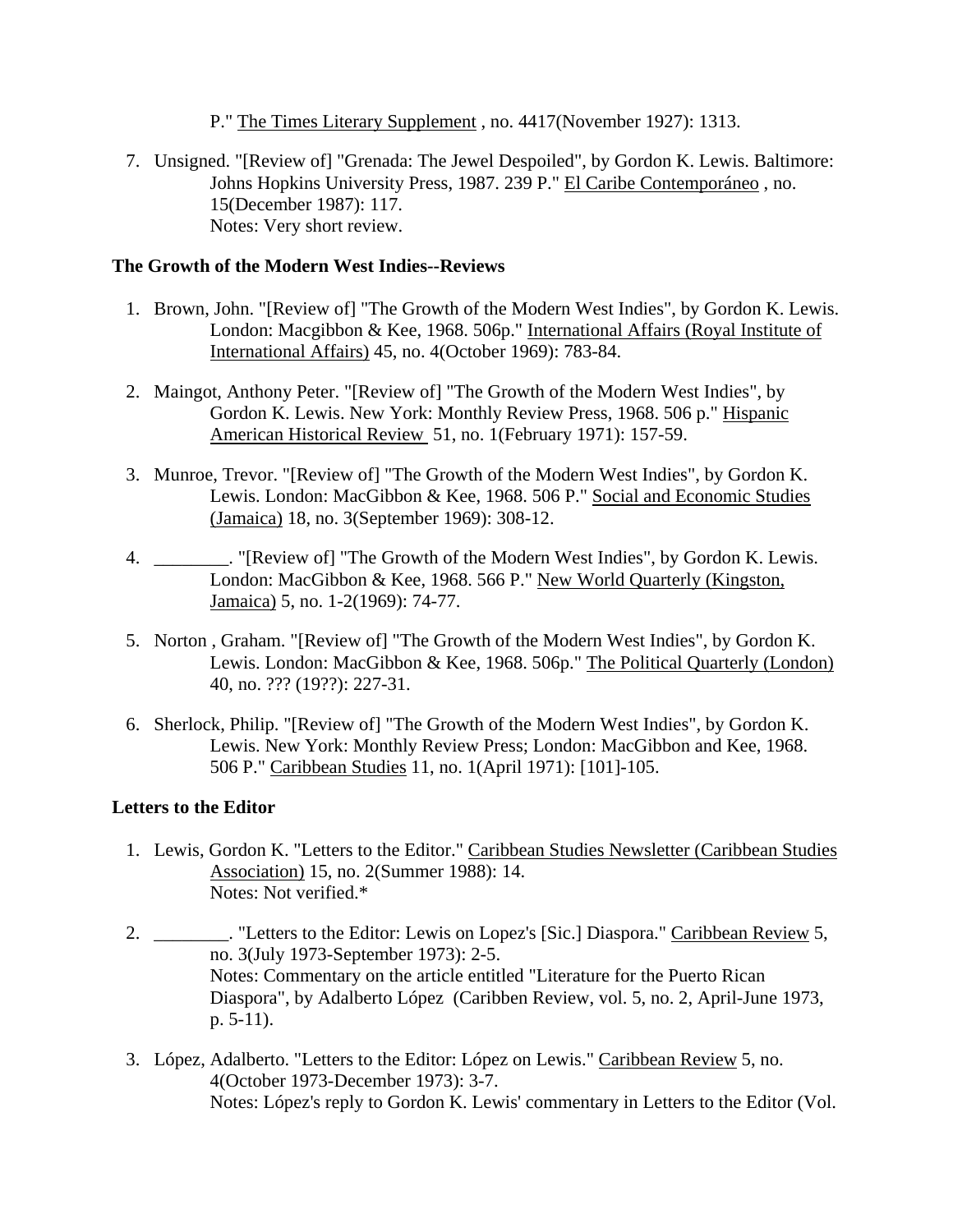5, no. 3, Jjuly-Sep 1973) concerning López's article "Literature for the Puerto Rican Diaspora" which appeared in the April-June1973 issue of Caribbean Review.

## <span id="page-16-0"></span>**Lewis, Gordon K.**

- 1. López, Adalberto. "Letters to the Editor: López on Lewis." Caribbean Review 5, no. 4(October 1973-December 1973): 3-7. Notes: López's reply to Gordon K. Lewis' commentary in Letters to the Editor (Vol. 5, no. 3, Jjuly-Sep 1973) concerning López's article "Literature for the Puerto Rican Diaspora" which appeared in the April-June1973 issue of Caribbean Review.
- 2. Maingot, Anthony Peter. The Passionate Advocate: Gordon K. Lewis and Caribbean Studies. The Gordon K. Lewis Memorial Lecture, November 1991. Coventry, U.K.: Centre for Caribbean Studies, University of Warwick, 1991.
- 3. Ross, David F. "Gordon Lewis on Puerto Rico's Development Program." The Journal of Politics 19, no. 1(February 1957): 86-100. Notes: Commentary on Gordon Lewis' article "Puerto Rico: A Case Study in an Underdeveloped Area" (The Journal of Politics, Vol. 17, No. 4, Nov. 1955, p. 614- 650). Published in a Spanish translation as "Las falacias económicas del Prof. Lewis", La Torre (Puerto Rico), Vol. 6, no. 22 (Apr-June 1958), p. 139-154.

## **Lewis, Gordon K.--Bibliography**

 1. Pagán Jiménez, Neida. Dr. Gordon K. Lewis: Bibliografía Para El Estudio De Su Obra. [San Juan, PR]: Sistema de Bibliotecas, Universidad de Puerto Rico, Recinto de Río Piedras, 1993. Notes: Bibliography compiled to be distributed in an activity called "Presencia y legado de Gordon K. Lewis", held at the Biblioteca Regional del Caribe y de Estudios Latinoamericanos, Sistema de Bibliotecas, Universidad de Puerto Rico-Río Piedras, in February 1993.

# **Lewis, Gordon K.--In Memoriam**

- 1. García Passalacqua, Juan M. "The Vision of Gordon Lewis." Caribbean Studies Newsletter (Caribbean Studies Association) 19, no. 1(Winter 1992): 9.
- 2. Greene, J. Edward. "Tribute to Gordon Lewis: An Oustanding Caribbeanist." Caribbean Studies Newsletter (Caribbean Studies Association) 19, no. 1(Winter 1992): 7-8.
- 3. Heine, Jorge S. "'Contra Esto y Aquello': On Some Not-So-Close Encounters With the Doyen of Caribbean Studies." Caribbean Studies Newsletter (Caribbean Studies Association) 19, no. 1(Winter 1992): 12-14.
- 4. Lewis, David E. "Reminiscing on My Father at Work; Or, How I Learnt to Become an Intellectual." Caribbean Studies Newsletter (Caribbean Studies Association) 19, no. 1(Winter 1992): 10-12.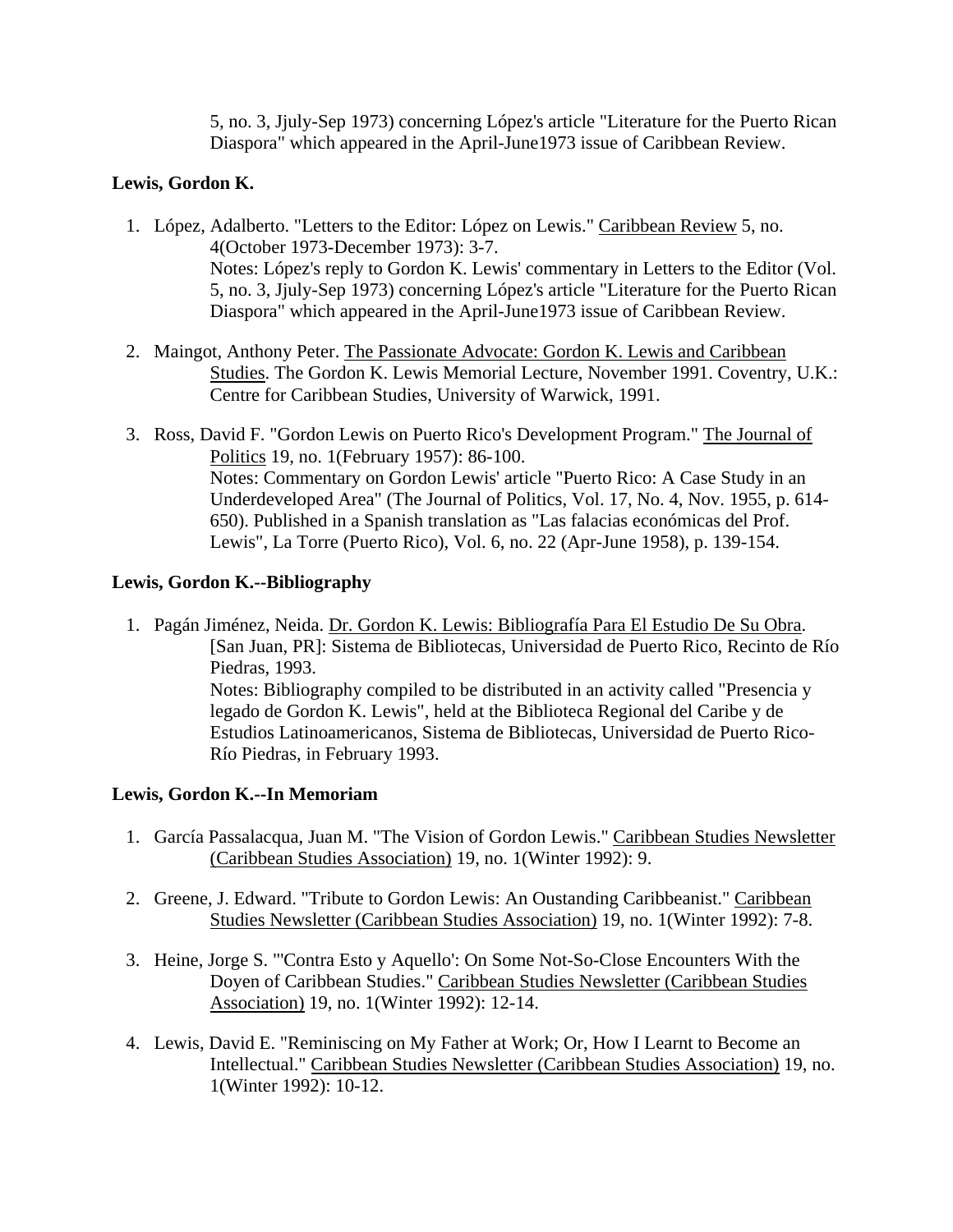- <span id="page-17-0"></span> 5. Manners, Robert A. "In Memoriam: Gordon Kenneth Lewis (1919-1991)." Caribbean Studies 29, no. 1(January 1996-June 1996): 177-83.
- 6. Mintz, Sidney W. "Remembering Gordon." Caribbean Studies Newsletter (Caribbean Studies Association) 19, no. 1(Winter 1992): 3.
- 7. Morse, Richard M. "Gordon Lewis: Reminiscence and Appreciation." Caribbean Studies Newsletter (Caribbean Studies Association) 19, no. 1(Winter 1992): 4-5.
- 8. Safa, Helen. "Gordon Lewis' Vision of the Caribbean." Caribbean Studies Newsletter (Caribbean Studies Association) 19, no. 1(Winter 1992): 6-7.
- 9. Unsigned. "In Memoriam: Gordon K. Lewis (1919-1991). Compiled From Information Provided by David E. Lewis." Caribbean Studies Newsletter (Caribbean Studies Association) 18, no. 4(Fall 1991): 14-15.

## **Lewis, Gordon K.--Interviews**

 1. Fiet, Lowell. "George Lamming and Gordon K. Lewis: Intersections and Divergences ." Sargasso , no. 3(1986): [3]-30.

## **Lewis, Gordon K. Puerto Rico: A Case Study in an Underdeveloped Area**

 1. Ross, David F. "Las Falacias Económicas Del Prof. Lewis." La Torre (Puerto Rico) 6, no. 22(April 1958-June 1958): 139-54. Notes: Translation of "Gordon Lewis on Puerto Rico's Development Program", originally published in The Journal of Politics (vol. 19, no. 1, Feb 1957, p, 86-100), as a commentary on Gordon Lewis' article "Puerto Rico: A Case Study in an Underdeveloped Area" (The Journal of Politics, Vol. 17, No. 4, Nov. 1955, p. 614- 650).

## **Main Currents in Caribbean Thought--Reviews**

- 1. Alvarez Curbelo, Silvia. "[Review of] "Main Currents in Caribbean Thought: The Historical Evolution of Caribbean Society in Its Ideological Aspects, 1492-1900", by Gordon K. Lewis. Baltimore: Johns Hopkins University Press, 1983. 375 P." Historia y Sociedad (Puerto Rico) 1(1988): 203-5.
- 2. Belle, George A. V. "Rich Source of Our Social History. [Review of] "Main Currents in Caribbean Thought: The Historical Evolution of Caribbean Society in Its Ideological Aspects, 1492-1900", by Gordon K. Lewis. Baltimore: Johns Hopkins University Press, 1983. 375 P." Caribbean Contact (Barbados) 11, no. 6(October 1983): 2.
- 3. Engerman, Stanley L. "[Review of] "Main Currents in Caribbean Thought: The Historical Evolution of Caribbean Society in Its Ideological Aspects, 1492-1900", by Gordon K. Lewis. Baltimore: Johns Hopkins University Press, 1983. 375 P." Nieuwe West-Indische Gids/ New West Indian Guide 58, no. 1-2(1984): 99-103.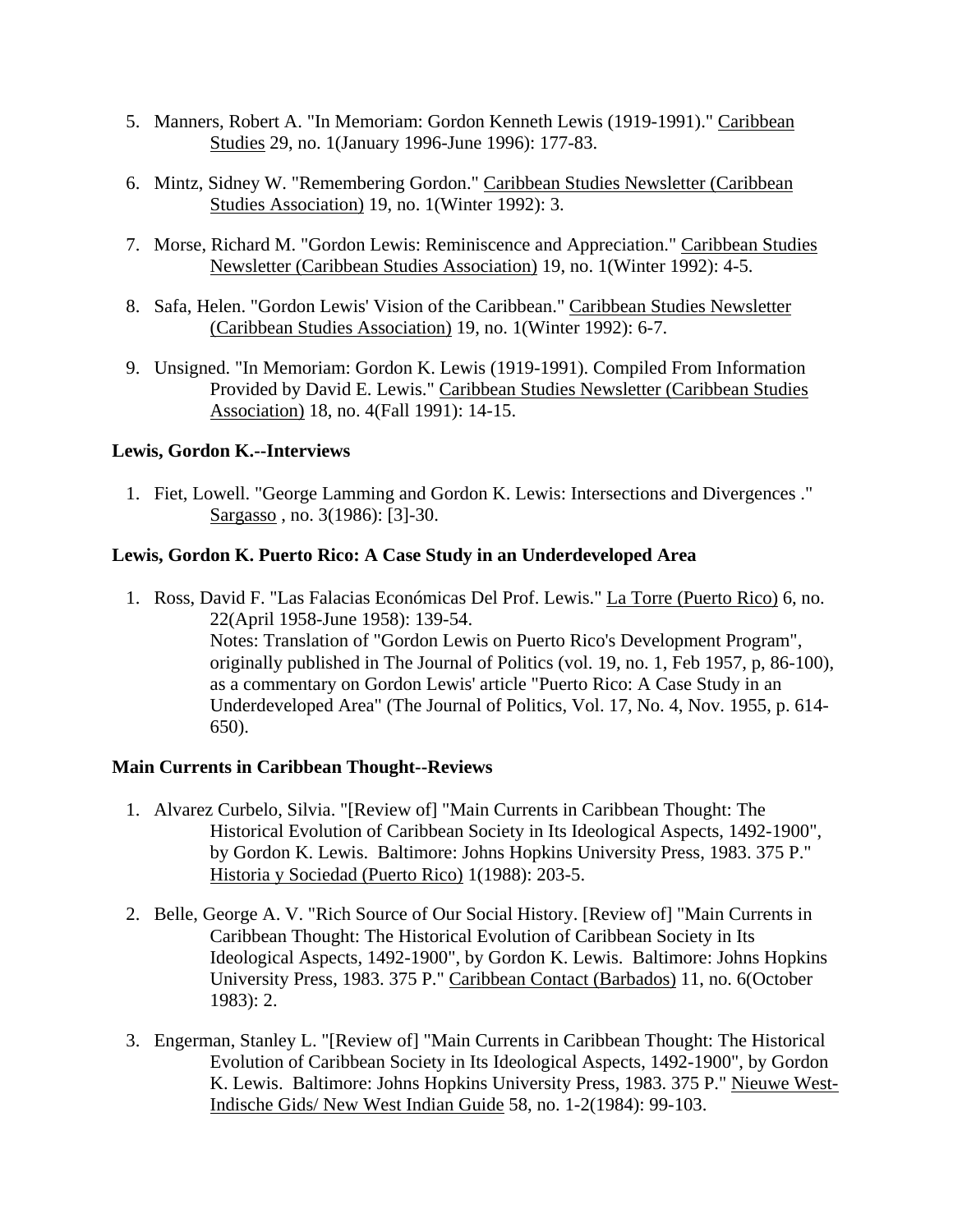- 4. Fernández Méndez, Eugenio. "[Review of] "Main Currents in Caribbean Thought: The Historical Evolution of Caribbean Society in Its Ideological Aspects, 1492-1900", by Gordon K. Lewis. Baltimore: Johns Hopkins University Press, 1983. 375p." La Revista Del Centro De Estudios Avanzados De Puerto Rico y El Caribe , no. 3(July 1986-December 1986): 179-80.
- 5. Hale, Charles A. "[Review of] "Main Currents in Caribbean Thought: The Historical Evolution of Caribbean Society in Its Ideological Aspects, 1492-1900", by Gordon K. Lewis. Baltimore: Johns Hopkins University Press, 1983. 375 P." Hispanic American Historical Review 64, no. 3(August 1984): 555-56.
- 6. Hennessy, Alistair. "Ideas in an Offshore World. [Review of] "Main Currents in Caribbean Thought: The Historical Evolution of Caribbean Society in Its Ideological Aspects, 1492-1900", by Gordon K. Lewis. Baltimore: Johns Hopkins University Press, 1983. 375p." The Times Literary Supplement, no. 4,267(January 1985): 27.
- 7. Heuman, Gad. "[Review of] "Main Currents in Caribbean Thought: The Historical Evolution of Caribbean Society in Its Ideological Aspects, 1492-1900", by Gordon K. Lewis. Baltimore: Johns Hopkins University Press, 1983. 375 P." The Journal of Imperial and Commonwealth History 14, no. 1(October 1985): 93-94.
- 8. Higman, Barry W. "[Review of] "Main Currents in Caribbean Thought: The Historical Evolution of Caribbean Society in Its Ideological Aspects, 1492-1900", by Gordon K. Lewis. Baltimore: Johns Hopkins University Press, 1983. 375 P." The Americas 41, no. 4(April 1985): 524-26.
- 9. LaGuerre, John Gaffar. "From Slavery to Nationalism. [Review of] "Main Currents in Caribbean Thought: The Historical Evolution of Caribbean Society in Its Ideological Aspects, 1492-1900", by Gordon K. Lewis. Heinemann Educational Books 1983. 375p." Social and Economic Studies (Jamaica) 34, no. 3(1985): 283- 309.
- 10. Lewis, Rupert. "The Writing of Caribbean Political Thought. [Review of]: "Main Currents in Caribbean Thought: The Historical Evolution of Caribbean Society in Its Ideological Aspects, 1492-1900", by Gordon K. Lewis. Kingston: Heinemann, 1983. 375 P.; and "The Growth and Development of Political Ideas in the Caribbean 1774-1983", by Denis Benn, Kingston: ISER, 1987. 233 P." Caribbean Quarterly 36, no. 1-2 (June 1990): 153-65.
- 11. Maldonado Denis, Manuel. "La Obra De Gordon K. Lewis En El Caribe." Homines 8, no. 2(July 1984-January 1985): 141-44.
- 12. \_\_\_\_\_\_\_\_. "La Obra De Gordon K. Lewis En El Caribe." Homines 13, no. 1(February 1989-July 1989): 417-20.
- 13. \_\_\_\_\_\_\_\_. "[Review of] "Main Currents in Caribbean Thought: The Historical Evolution of Caribbean Society in Its Ideological Aspects, 1492-1900", by Gordon K. Lewis. Baltimore: Johns Hopkins University Press, 1983. 375 P." Ahora (Dominican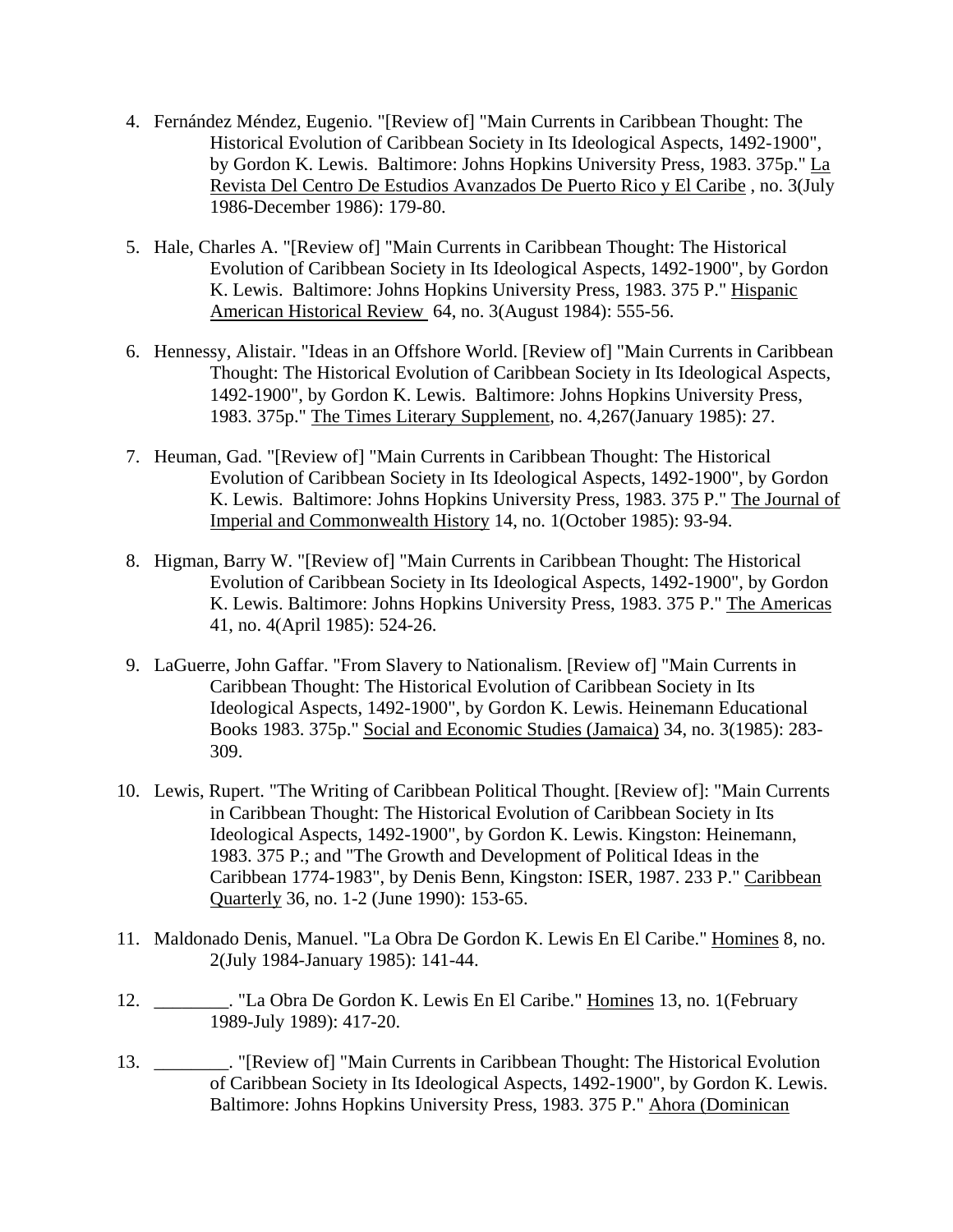Republic) 23 , no. 1066(April 1984): 62-63. Notes: Not verified.

- <span id="page-19-0"></span> 14. McDonald, Roderick A. "[Review of] "Main Currents in Caribbean Thought: The Historical Evolution of Caribbean Society in Its Ideological Aspects, 1492-1900", by Gordon K. Lewis. Baltimore: Johns Hopkins University Press, 1983. 375 P." History: Review of New Books 12, no. 4(February 1984): 71-72. Notes: Not verified.\*
- 15. Mintz, Sidney W. "Thoughts on Caribbean Society: An Anthropological Critique. [Review of]: "Main Currents in Caribbean Thought: The Historical Evolution of Caribbean Society in Its Ideological Aspects, 1492-1900", by Gordon K. Lewis. Baltimore: Johns Hopkins University Press, 1983. 375 P." Caribbean Review 13, no. 1(Winter 1984): 29-30.
- 16. Mohr, Eugene V. "[Review of] "Main Currents in Caribbean Thought: The Historical Evolution of Caribbean Society in Its Ideological Aspects, 1492-1900", by Gordon K. Lewis. Baltimore: Johns Hopkins University Press, 1983. 375 P." Sargasso 1, no. 1(1984): 58-61.
- 17. Ott, Thomas. "[Review of] "Main Currents in Caribbean Thought: The Historical Evolution of Caribbean Society in Its Ideological Aspects, 1492-1900", by Gordon K. Lewis. Baltimore: Johns Hopkins University Press, 1983. 375 P." The American Historical Review 89, no. 3(June 1984): 887.

### **Notes on the Puerto Rican Revolution--Reviews**

- 1. García, Gervasio Luis. "[Review of] "Notes on the Puerto Rican Revolution", by Gordon K. Lewis. New York; London: Monthly Review Press, 1974. 288p." Caribbean Studies 16, no. 1(April 1976): 178-85.
- 2. Handler, Jerome S. "[Review of] "Notes on Puerto Rican Revolution: An Essay on American Dominance and Caribbean Resistance", by Gordon K. Lewis, New York: Monthly Review Press, 1974. 288 P." American Anthropologist New Series, Vol. 78, no. 1(March 1976): 198.
- 3. Heine, Jorge S. "[Review of] "Notes on the Puerto Rican Revolution", by Gordon K. Lewis. New York; London: Monthly Review Press, 1974. 288 P." Revista/ Review Interamericana 5, no. 3(Fall 1975): 494-96.
- 4. Levi, Darrell E. "The 1970s in Puerto Rico: 'Doubt, Dismay and Disillusionment'. [Review of] "Notes on the Puerto Rican Revolution: An Essay on American Dominance and Caribbean Resistance", by Gordon K. Lewis, New York: Monthly Review Press, 1974. 288p." The Times of the Americas, 14 April 1976, 20, 8, 11.
- 5. Torres, Benjamín. "La Ignorancia Del Imperialismo. [Review of] "Notes on Puerto Rican Revolution: An Essay on American Dominance and Caribbean Resistance", by Gordon K. Lewis, New York: Monthly Review Press, 1974. 288 P." Avance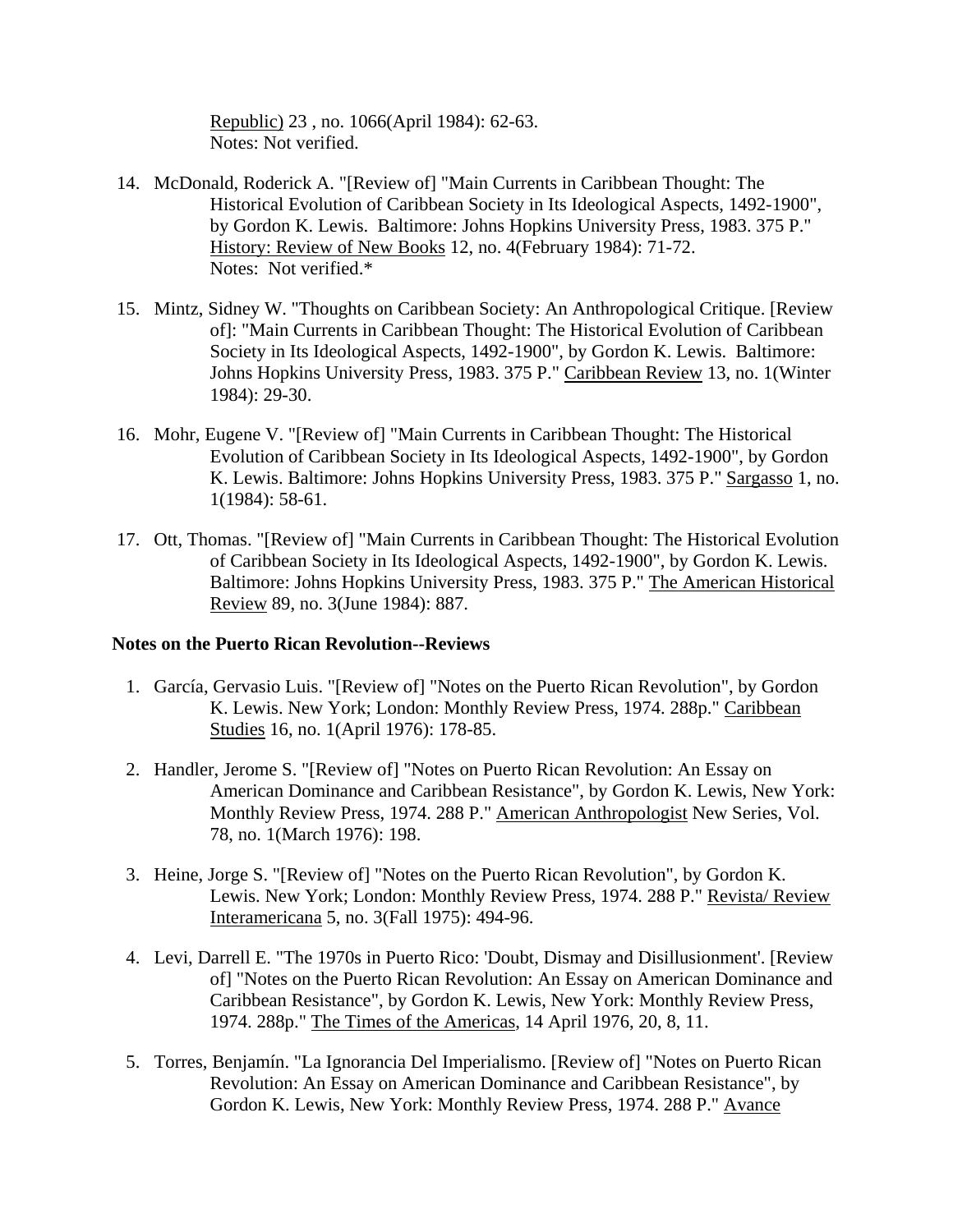(Puerto Rico) 3, no. 147(June 1975): 59-60. Notes: Magazine's title now reads: Nuevo Avance Ilustrado

<span id="page-20-0"></span> 6. Vaughan, Mary Kay. "[Review of ] "Puerto Rico and the Puerto Ricans", by Clifford A. Hauberg ; and "Notes on Puerto Rican Revolution: An Essay on American Dominance and Caribbean Resistance", by Gordon K. Lewis. New York: Monthly Review Press, 1974. 288 P." Hispanic American Historical Review 56, no. 1(February 1976): 165-66.

### **Notes on the Puerto Rican Revolution--Spanish**

- 1. Lewis, Gordon K. Apuntes Sobre La Revolución Puertorriquena: Ensayo Sobre El Predominio Americano y La Resistencia Antillana. Traducción al espanol de Luis Vélez Massol. (Thesis (M.A.)--University of Puerto Rico, 1978). Notes: Translator's thesis of "Notes on the Puerto Rican Revolution: An Essay on American Dominance and Caribbean Resistance.
- 2. \_\_\_\_\_\_\_\_. Puerto Rico, Colonialismo y Revolución: Ensayos Sobre La Dominación Norteamericana y La Resistencia Caribena. Traducción Samuel A. Aponte. Serie Popular. México: Ediciones Era, 1977. Notes: Translation of Notes on the Puerto Rican Revolution: An Essay on American Dominance and Caribbean Resistance.

### **Notes on the Puerto Rican Revolution--Spanish (Selections)**

 1. Díaz Quinones, Arcadio. "Gordon Lewis: Notas Sobre La Revolución Puertorriquena." Avance (Puerto Rico) 3, no. 116(October 1974): 27-31. Notes: Díaz Quinones' selection and translation of parts of the then unpublished book, "Notes on the Puerto Rican Revolution", by Gordon K. Lewis

## **Obituary**

- 1. Maingot, Anthony Peter. "In Memoriam: Gordon K. Lewis ." Hemisphere 4, no. 1(Fall 1991): 19. Il.
- 2. Unsigned. "Gordon Lewis, Expert on the Caribbean, 72. (Obituary)." The New York Times (August 1991): 30.
- 3. \_\_\_\_\_\_\_\_. "Gordon Lewis, Expert on the Caribbean, 72. (Obituary)." The New York Times (August 1991): 30. Notes: General Onefile

## **Puerto Rico: Freedom and Power in the Caribbean--Reviews**

- 1. Babín, María Teresa. "El Libro De Gordon Lewis ." Revista De Ciencias Sociales (Puerto Rico) 8, no. 2(June 1964): [177]-182.
- 2. Dieterich, H. R. "[Review of] "The Rise and Fall of Western Colonialism: A Historical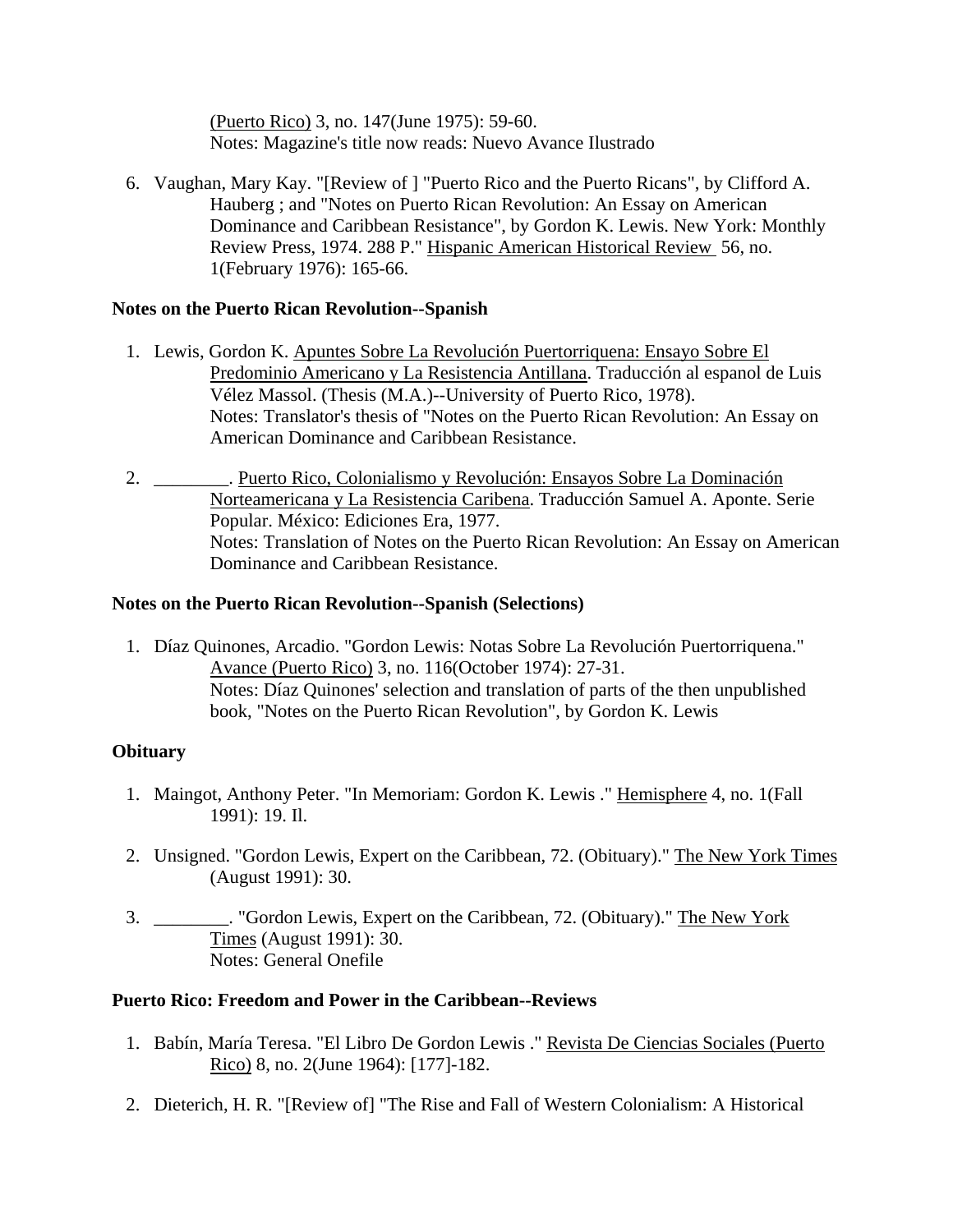Survey From the Early Nineteenth Century to the Present", by Stewart C. Easton. New York: Praeger, 1964. 402 P.; and "Puerto Rico: Freedom and Power in the Caribbean", by Gordon K. Lewis. New York: Monthly Review Press, 1963. 626 P." The Western Political Quarterly 17, no. 4(December 1964): 816-17.

- 3. Gatell, Frank Otto. "[Review of] "Puerto Rico: Freedom and Power in the Caribbean", by Gordon K. Lewis. New York: Monthly Review Press, 1963. 626 P." The American Historical Review 70, no. 3(April 1965): 831-32.
- 4. González, José Emilio. "Observaciones Críticas En Torno a Un Libro Por Gordon K. Lewis." Revista De Ciencias Sociales (Puerto Rico) 8, no. 2(June 1964): [217]-231.
- 5. Levins, Richard. "[Review of] "Puerto Rico: Freedom and Power in the Caribbean", by Gordon K. Lewis. New York: Monthly Review Press, 1963. 626 P." La Escalera (Puerto Rico) 1, no. 2(March 1966): 26-32. Notes: "Esta resena análitica por Richard Levins apareció originalmente en la revista Science and Society, vol. xxix, núm. 2, 1965. Traducción de Manuel Munoz Sancho"--Footnote p. 32.
- 6. Maldonado Denis, Manuel. "En Torno a Un Libro Sobre Puerto Rico." Revista De Ciencias Sociales (Puerto Rico) 8, no. 2(June 1964): [201]-215.
- 7. \_\_\_\_\_\_\_\_. "[Review of] "Puerto Rico: Freedom and Power in the Caribbean", by Gordon K. Lewis. New York: Monthly Review Press, 1963. 626 P." El Mundo (Puerto Rico) (March 1964): 26. Notes: Not verified.\*
- 8. Manners, Robert A. "[Review of] "Puerto Rico: Freedom and Power in the Caribbean", by Gordon K. Lewis. New York: Monthly Review Press, 1963. 626 P." American Anthropologist New Series, Vol. 67, no. 2(April 1965): 527-29.
- 9. Mathews, Thomas. "[Review of] "Puerto Rico: Freedom and Power in the Caribbean", by Gordon K. Lewis. New York: Monthly Review Press, 1963. 626 P." Hispanic American Historical Review 45, no. 1(February 1965): 139-41.
- 10. Mintz, Sidney W. "[Review of] "Puerto Rico: Freedom and Power in the Caribbean", by Gordon K. Lewis. New York: Monthly Review Press, 1963. 626 P." The San Juan Review 2, no. 9(October 1965): 30-37. Notes: "... It originally appeared in the December issue of Social and Economic Studies (University of the West Indies, Jamaica) ... "--Editor's Note, p. 30.
- 11. Mintz, Sidney W. "[Review of] "Puerto Rico: Freedom and Power in the Caribbean", by Gordon K. Lewis. New York: Monthly Review Press, 1963. 626 P." Revista De Ciencias Sociales (Puerto Rico) 9, no. 3(September 1965): [325]-337. Notes: "Traducido por José Emilio González"--p. 337.
- 12. Mintz, Sidney W. "[Review of] "Puerto Rico: Freedom and Power in the Caribbean", by Gordon K. Lewis. New York: Monthly Review Press, 1963. 626 P." Social and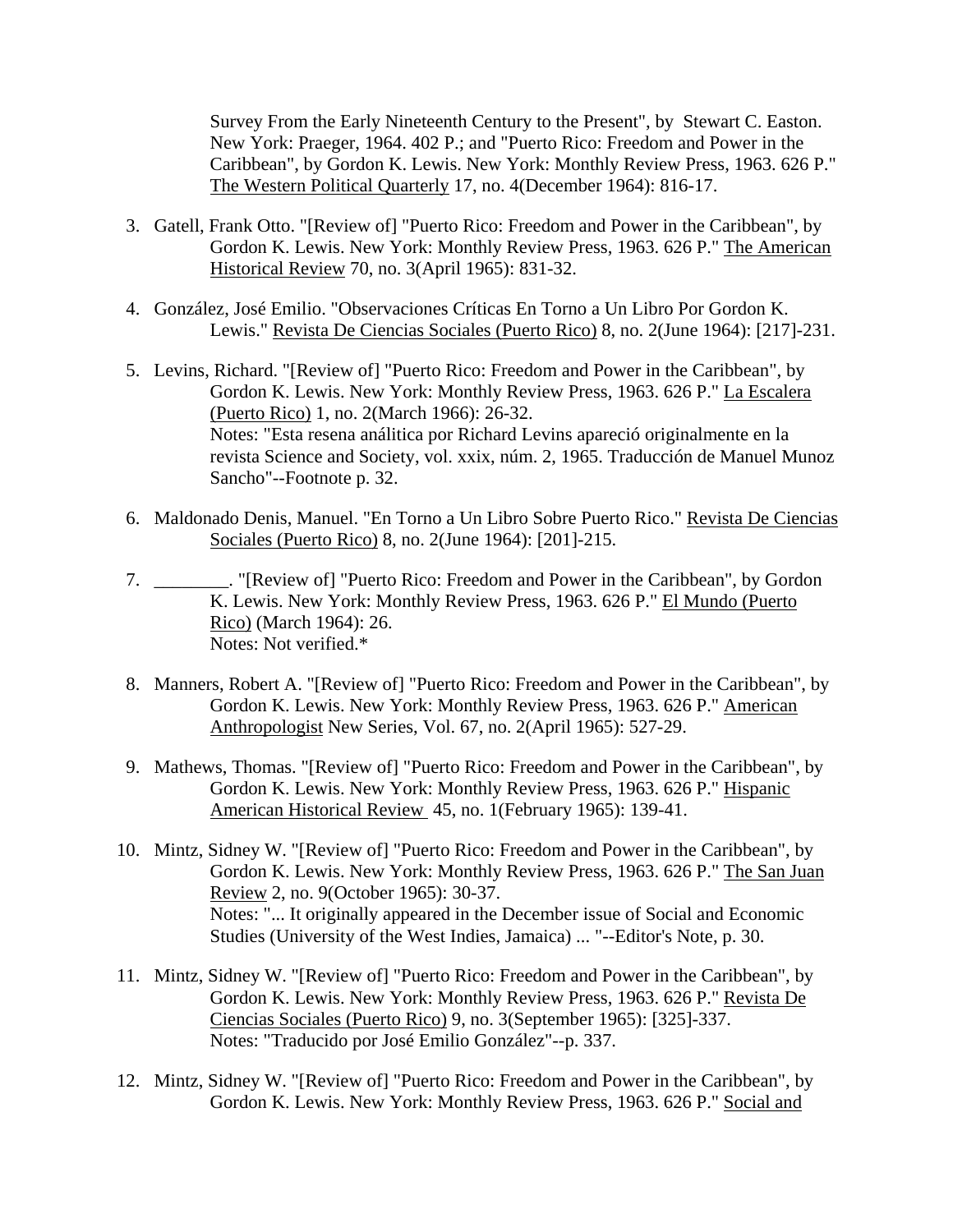Economic Studies (Jamaica) 13, no. 4(December 1964): 508-17. Notes: A Spanish translation of this review was published in Revista de Ciencias Sociales (Puerto Rico), vol. 9, no. 3, Sep. 1965, p. 325-337--Compiler's note.

- <span id="page-22-0"></span> 13. Moberg, George. "[Review of] "Puerto Rico: Freedom and Power in the Caribbean", by Gordon K. Lewis. New York: Monthly Review Press, 1963. 626 P." The San Juan Review 1, no. 1(February 1964): 41.
- 14. Pabón, Milton. "Comentarios Sobre Freedom and Power in the Caribbean." Revista De Ciencias Sociales (Puerto Rico) 8, no. 2(June 1964): 183-200.
- 15. Seed, Geoffrey. "[Review of] "Puerto Rico: Freedom and Power in the Caribbean", by Gordon K. Lewis. London: Merlin Press, 1964. 622 P.; and "Poet in the Fortress: The Story of Luis Munoz Marín", by Thomas Aitken. New York: New American Library, 1964. 241 P." International Affairs (Royal Institute of International Affairs) 41, no. 3(July 1964): 600.
- 16. Singham, A. W. "[Review of] "Puerto Rico: Freedom and Power in the Caribbean", by Gordon K. Lewis. London: Merlin Press, 1964. 622 P.; and "Modernization of Puerto Rico: A Political Study of Changing Values and Institutions", by Henry Wells. Cambridge: Harvard University Press, 1964. 440 P. " The American Political Science Review 64, no. 1(March 1970): 192-94.

### **Puerto Rico: Freedom and Power in the Caribbean--Spanish**

 1. Lewis, Gordon K. Puerto Rico: Libertad y Poder En El Caribe. Róp Piedras, PR: Editorial Edil, 1970. Notes: Translation of Puerto Rico: Freedom and Power in the Caribbean.

### **Reviews**

- 1. Lewis, Gordon K. "An Anatomy of Caribbean Vanity. [Review of] "The West on Trial: My Fight for Guyana's Freedom", by Cheddi Jagan. London: Michael Joseph, 1966. 471p.; "A Destiny to Mold", by Forbes Burnham, Compiled by C.A. Nascemento and R.A. Burrowes. New York: Africana Publishing Co., 1970. 275p.; and "Inward Hunger: The Education of a Prime Minister", by Eric Williams. London: Andre Deutsch, 1969. 352p." Caribbean Review 3, no. 1(Spring 1971): 2-4.
- 2. \_\_\_\_\_\_\_\_. "A Class of Tormented Creoles. [Review of] "The Century After Cortés", by Fernando Benítez. Translated by Joan MacLean. Chicago: University of Chicago Press, 1965. 296p." The Nation 203, no. 9(September 1966): 287-88.
- 3. \_\_\_\_\_\_\_\_. "Comentario En Torno a "Las Ciencias Sociales En América Latina: Enfoques Teóricos, Problemas y Perspectivas", De Agustín Cueva." Revista De Ciencias Sociales (Puerto Rico) 21, no. 3-4(September 1979-December 1979): 491-97. Notes: "Traducción del artículo [del Prof. Lewis] del original en inglés por Keke Rosado"--Footnote. Cueva's article appeared in the book, Crisis y crítica de las ciencias sociales en Puerto Rico, by Ramírez, Rafael L. and Serra Deliz,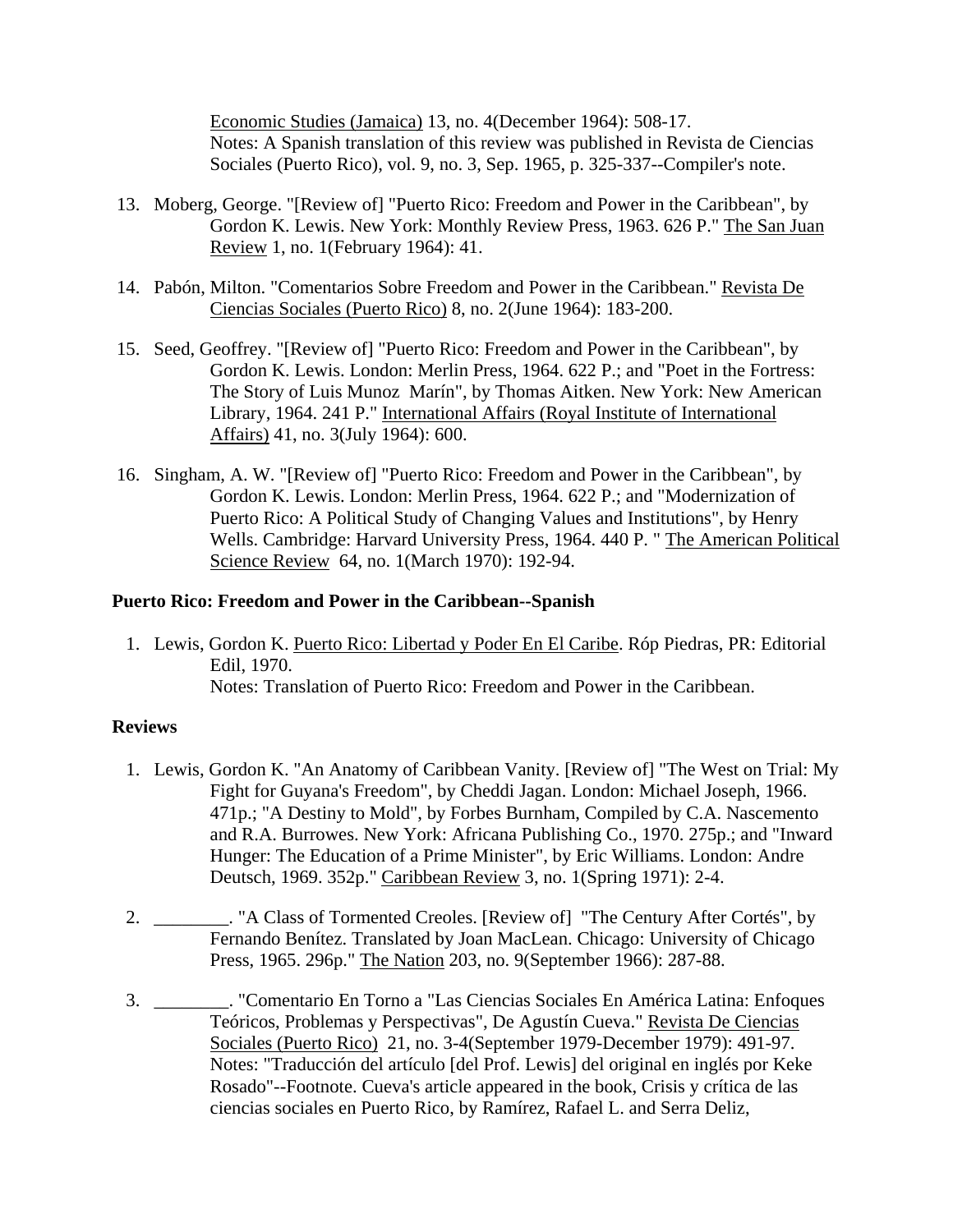Wenceslao, eds. (Río Piedras: Universidad de Puerto Rico, Centro de Investigaciones Socieles, 1980). Contents page title reads "Dos comentarios en torno a 'Las Ciencias socieles en América Latina'; the other commentary was written by Robert W. Anderson--Compiler's note.

- 4. \_\_\_\_\_\_\_\_. "Dependence Without End. [Rveiew of] "Puerto Rico, a Colonial Experiment", by Raymond Carr. NewYork: New York University Press, Vintage Books, 1984. 477p." The Times Literary Supplement , no. 4,251(September 1984): 1049.
- 5. \_\_\_\_\_\_\_\_. "The End of a Tyranny. [Review of] "Haiti in Caribbean Context: Ethnicity, Economy and Revolt", by David Nicholls. London: Macmillan, 1985. 282 P.; and "Haiti: Family Business", by Rod Prince. London: Latin American Bureau, 1985. 85 P." The Times Literary Supplement , no. 4332(April 1986): 378.
- 6. \_\_\_\_\_\_\_\_. "In Re: The West Indies. [Review of ] "Freedom in the Caribbean: A Study in Constitutional Change", by Sir Fred Phillips. Oceana Publications, 1977. 737 P." Caribbean Review 7, no. 2(April 1978-June 1978): 49-51. Il.
- 7. \_\_\_\_\_\_\_\_. "Jamaica's Manley. [Review of] "Manley and the New Jamaica: Selected Speeches and Writings, 1938-1968", by Rex Nettleford. New York: Africana Publishing Co., 1971. 393p." Caribbean Review 5, no. 2(April 1973-June 1973): 44-45.
- 8. \_\_\_\_\_\_\_\_. "The Laws and the Songs. [Review of] "The Poor and the Powerless: Economic Policy and Change in the Caribbean", by Clive Y. Thomas. ???: Free Association?, 1988?; "Politics in Jamaica", by Anthony Payne. New York: St. Martin's Press, 1988. 196p; and "Roots of Jamaican Culture", by Mervyn C. Alleyne. London: Pluto Press 1988. 186p." The Times Literary Supplement , no. 4,479(February 1989): 104.
- 9. \_\_\_\_\_\_\_\_. "Meeting With Leaders. [Review of] "Know the General: The Story of an Involvement", by Graham Greene. London: Bodley Head, 1984. 224p.; and "Family Portrait With Fidel", by Carlos Franqui. Great Britain: Cape, 1984. 262p." The Times Literary Supplement , no. 4,266(January 1985): 5.
- 10. \_\_\_\_\_\_\_\_. "On the Dangers of Composing a West Indian Anthology. [Review of] "West Indian Perspectives", by Lambros Comitas and David Lowenthall (Editors). Garden City, NY: Anchor Press/Doubleday, 1973. 4 Vols." Caribbean Studies 14, no. 1(April 1974): [121]-132.
- 11. \_\_\_\_\_\_\_\_. "A Puritan in Babylon. [Review of] "Poet in the Fortress: The Story of Luis Munoz Marín", by Thomas Aitken. New York: New American Library, 1964; and "Un Hombre Acorralado", by César Andreu Iglesias. San Juan, PR: Editorial Claridad, 1964." The San Juan Review 1, no. 9(October 1964): 46-49.
- 12. \_\_\_\_\_\_\_\_. "A Puritan in Babylon. [Review of] "Poet in the Fortress: The Story of Luis Munoz Marín", by Thomas Aitken. New York: New American Library, 1964; and "Un Hombre Acorralado Por La Historia", by César Andreu Iglesias. San Juan, PR: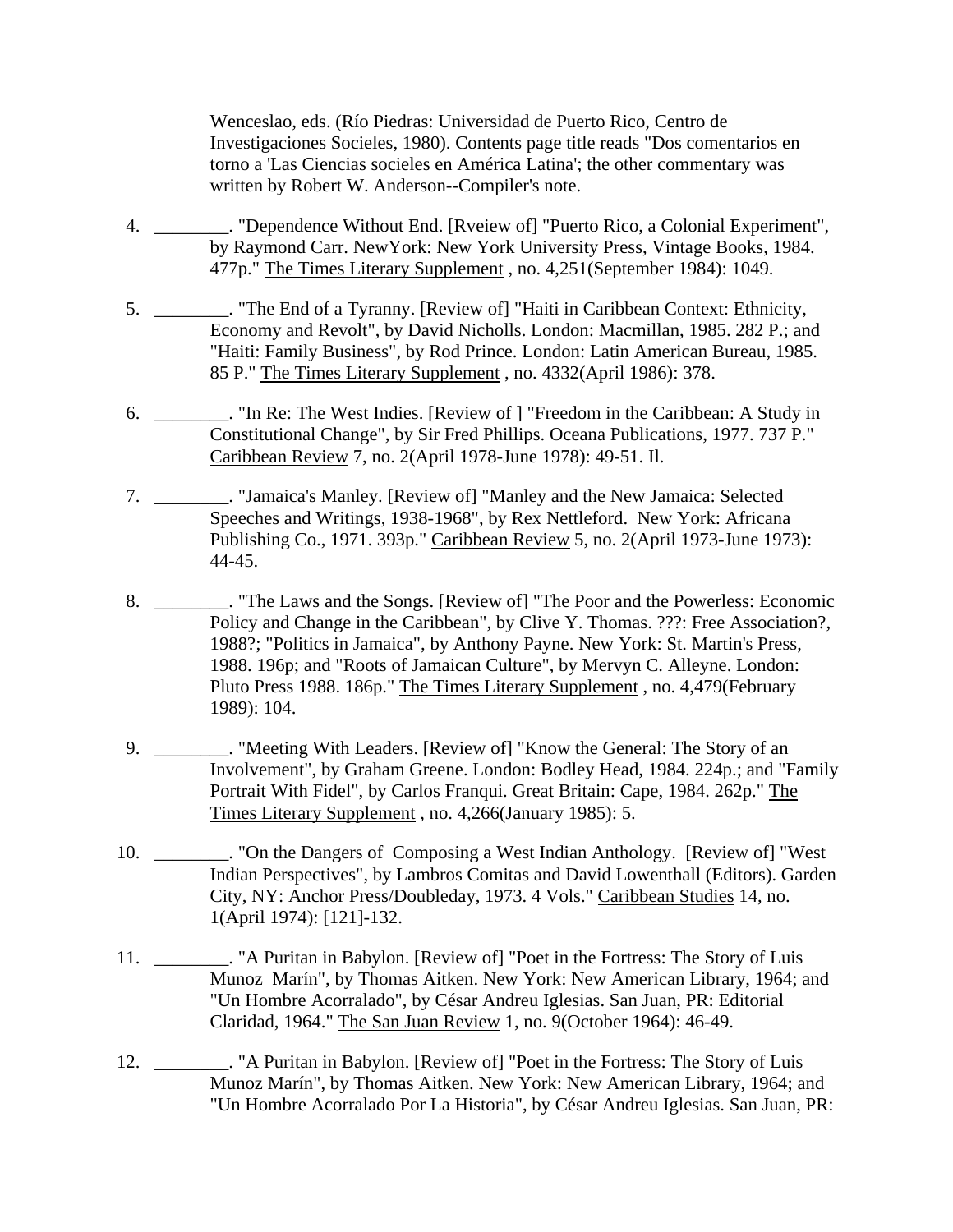Editorial Claridad, 1964." Caribbean Review 1, no. 4(Winter 1969): 3-4. Notes: "Published previously in San Juan Review, October 1964"--Editor's note.

- 13. \_\_\_\_\_\_\_\_. "[Review of] "A Short History of the West Indies", by John H. Parry and Philip M. Sherlock. New York: St. Martin's Press, 1956. 316p." Revista De Ciencias Sociales (Puerto Rico) 1, no. 1(March 1957): 181-83.
- 14. \_\_\_\_\_\_\_\_. "[Review of] "A Study on the Historiography of the West Indies to the End of the Nineteenth Century", by Elsa V. Goveia. Washington, D.C. Howard University, 1980, C1956." Revista/Rview Interamericana 11, no. 2 (Summer 1981): 279-80.
- 15. \_\_\_\_\_\_\_\_. "[Review of] "Administration of a Revolution: Executive Reform in Puerto Rico Under Governor Tugwell, 1941-1946", by Charles T. Goodsell. Cambridge: Harvard University Press, 1965. 254p." Revista De Ciencias Sociales (Puerto Rico) 12, no. 2(June 1968): 304-7. Notes: "La traducción de esta resena al espanol, para la Revista de Ciencias Sociales se debe a Pedro Juan Soto"--p. 304.
- 16. \_\_\_\_\_\_\_\_. "[Review of] "Administration of a Revolution: Executive Reform in Puerto Rico Under Governor Tugwell, 1941-1946", by Charles T. Goodsell. Cambridge: Harvard University Press, 1965." The Nation 201, no. 19 (19??): 449-50. Notes: Not verified
- 17. \_\_\_\_\_\_\_\_. "[Review of] "America's Virgin Islands: A History of Human Rights and Wrongs", by William W. Boyer. Durham, NC: Carolina Academic Press, 1983. 418 P. " The American Historical Review 89, no. 5(December 1984): 1423-24.
- 18. \_\_\_\_\_\_\_\_. "[Review of] "Decisions of Nationhood: Political and Social Development in the British Caribbean", by Wendell Bell and Ivar Oxaal. Denver: University of Denver Social Science Foundation and Department of International Relations, 1964. 99p. (Mimeographed)." Social and Economic Studies (Jamaica) 14, no. 2(June 1965): 237-38.
- 19. \_\_\_\_\_\_\_\_. "[Review of] "Economic History of Puerto Rico: Institutional Change and Capitalist Development", by James L. Dietz. Princeton: Princeton University Press, 1986. 337p." The American Historical Review 93, no. 3(June 1988): 804-5.
- 20. \_\_\_\_\_\_\_\_. "[Review of] "Garvey and Garveyism", by Amy Jacques Garvey. Kingston, Jamaica: United Printers, 1963. 287 P." Caribbean Quarterly 10, no. 3(September 1964): 50-52.
- 21. \_\_\_\_\_\_\_\_. "[Review of] "History of the People of Trinidad and Tobago", by Eric Williams. Port of Spain, Trinidad: PNM Publishing Co., 1962. 294 P." Caribbean Studies 3, no. 1(April 1963): 100-105.
- 22. \_\_\_\_\_\_\_\_. "[Review of] "Jamaican Leaders: Political Attitudes in a New Nation", by Wendell Bell. Berkeley; London: University of California Press, 1964." Caribbean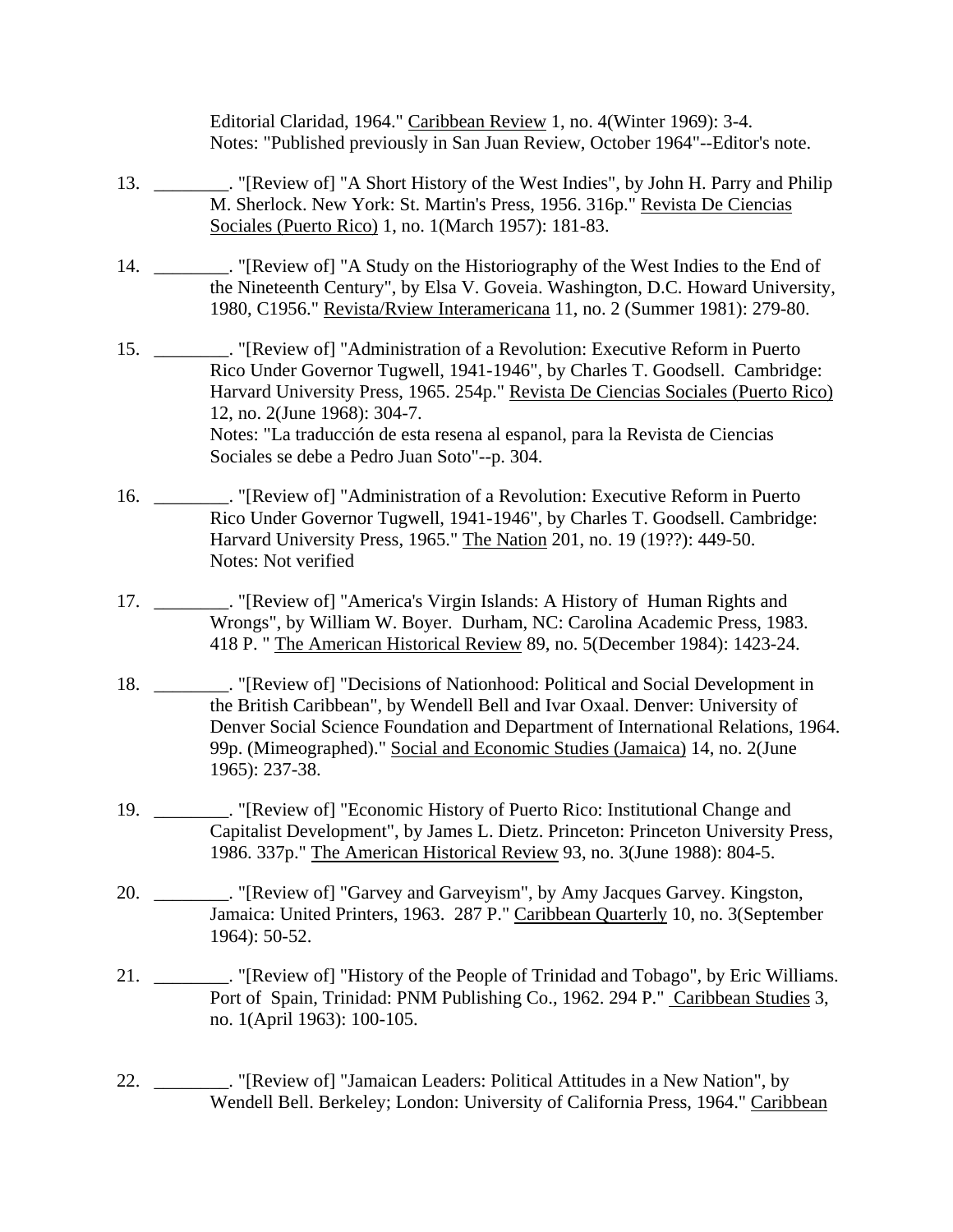Studies 6, no. 1(April 1966): 69-70.

- 23. \_\_\_\_\_\_\_\_. "[Review of] "La Vida: A Puerto Rican Family in the Culture of Poverty, San Juan and New York", by Oscar Lewis. New York: Random House, 1966. 669 P." Revista De Ciencias Sociales (Puerto Rico) 11, no. 3(September 1967): 432-42. Notes: "Esta resena se publicó originalmente en inglés en el número de septiembrre del Monthly Review y fue traducida al espanol ... por José Emilio González"--p. 432.
- 24. \_\_\_\_\_\_\_\_. "[Review of] "Norman Manley", by Philip Sherlock. London: Macmillan, 1980. 224 P." Caribbean Educational Bulletin 8, no. 2(May 1981): 43-45.
- 25. \_\_\_\_\_\_\_\_. "[Review of] "Origin and History of Christian Socialism", by Torben Christensen. Acta Theologica Danica, Vol. 3. Munksgaard: Copenhagen, 1962. 372 P." Victorian Studies 7, no. 2(December 1963): 202-4.
- 26. \_\_\_\_\_\_\_\_. "[Review of] "Political Tracts of Wordsworth, Coleridge, and Shelley", by R. J. White. New York: Cambridge University Press, 1953. 303 P. " The Western Political Quarterly 6, no. 4(December 1953): 853-54.
- 27. \_\_\_\_\_\_\_\_. "[Review of] "Puerto Rico: Middle Road to Freedom", by Carl J. Friedrich. New York: Rinehart & Co., 1959. 86 P." Revista De Ciencias Sociales (Puerto Rico) 3, no. 4(December 1959): 584-87.
- 28. \_\_\_\_\_\_\_\_. "[Review of] "Puerto Rico: Una Interpretación Histórico-Social", by Manuel Maldonado-Denis. México: Siglo XXI Editores, ????" Avance (Puerto Rico) 1, no. 12(October 1972): 47. Notes: No details given concerning the edition reviewed by Prof. Lewis--Compiler's note.
- 29. \_\_\_\_\_\_\_\_. "[Review of] "Revolution in the Revolution?: Armed Struggle and Political Struggle in Latin America", by Régis Debray. New York: Monthly Review Press, 1967. 126p." Caribbean Studies 8, no. 2(July 1968): 83-85.
- 30. \_\_\_\_\_\_\_\_. "[Review of] "Rotting Hill", by Wyndham Lewis. Chicago: Harry Regnery Co., 1952. 265 P." The Western Political Quarterly 5, no. 4(December 1952): 689-91. Notes: Not verified\*
- 31. \_\_\_\_\_\_\_\_. "[Review of] "Sons of Boot-Strap", by Martha Dreyer Magruder. Santurce, PR: Permanent Press, 1976. 161p." Revista/Rview Interamericana 6, no. 4 (Winter 1976-Winter 1977): 658-60.
- 32. \_\_\_\_\_\_\_\_. "[Review of] "Studies in Nationalism, Leadership, and the Belief in Progress", Edited by Wendell Bell???" Journal of Asian and African Studies: Special Number on the Sociology of Japanese Religion 3, no. 1-2(January 1968-April 1968): 139-  $??? (3p).$ Notes: Not verified.\*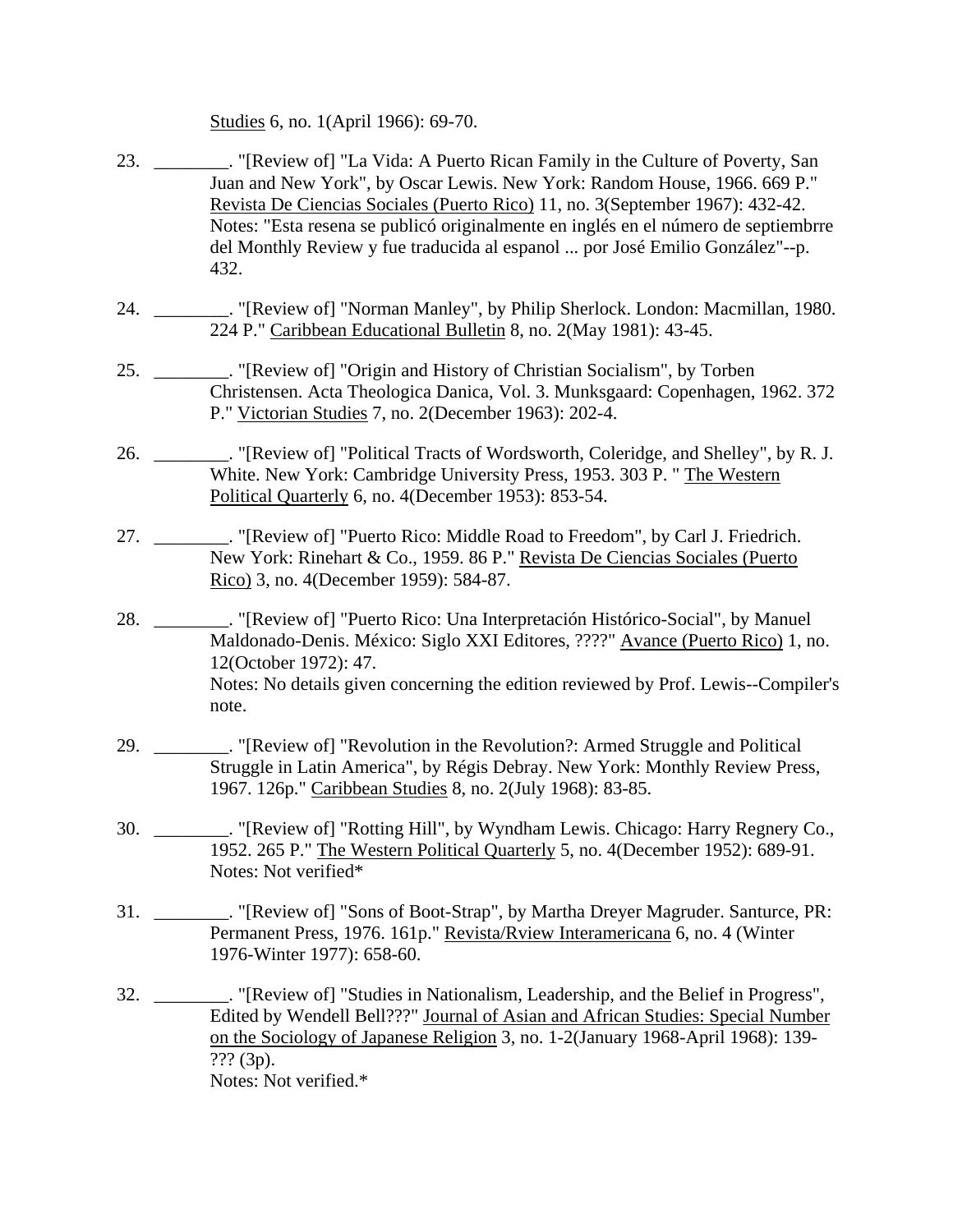- 33. \_\_\_\_\_\_\_\_. "[Review of] "The Advent of the British Labour Party", by Philip P. Poirier. New York: Columbia University Press, 1958. 288 P." Revista De Ciencias Sociales (Puerto Rico) 2, no. 4(December 1958): 530-531.
- 34. \_\_\_\_\_\_\_\_. "[Review of] "The City of Man: The Duke of Buen Consejo", by Leopold Kohr. Río Piedras, PR: Universidad De Puerto Rico, Editorial Universitaria, 1976. 71 P. " The San Juan Star (February 1977): 10-11. Notes: Not verified\*
- 35. \_\_\_\_\_\_\_\_. "[Review of] "The History of the Rise, Progress and Accomplishment of the Abolition of the African Slave-Trade by the British Parliament", by Thomas Clarkson. London: Frank Cass, 1968. 2 Vols." Caribbean Studies 12, no. 1(April 1972): 107-8.
- 36. \_\_\_\_\_\_\_. "[Review of] "The Journal of Politics", Vol. 18, No. 8 (Nov 1956)." Revista De Ciencias Sociales (Puerto Rico) 1, no. 2(June 1957): [383]-385.
- 37. \_\_\_\_\_\_\_\_. "[Review of] "The Ordeal of Free Labor in the British West Indies", by William G. Sewell. London: Frank Cass, 1968. 325p.; and "The West Indies and the Spanish Main", by Anthony Trollope. London: Frank Cass, 1968. 395p." Caribbean Studies 10, no. 2(July 1970): 143-45.
- 38. \_\_\_\_\_\_\_\_. "[Review of] "The Origins of the Labour Party", by Henry Pelling. New York: St. Martin's Press, 1954. 257 P." The Western Political Quarterly 8, no. 1(March 1955): 135-37.
- 39. \_\_\_\_\_\_\_\_. "[Review of] "The Political Quarterly" (London), Vol. 27, No. 4 (Oct-Dec 1956)." Revista De Ciencias Sociales (Puerto Rico) 1, no. 1(March 1957): [203]- 205.
- 40. \_\_\_\_\_\_\_\_. "[Review of] "The Road to Safety: A Study in Anglo-American Relations", by Arthur Willert. New York: Praeger, 1953. 184 P." The Western Political Quarterly 6, no. 4(December 1953): 799-800.
- 41. \_\_\_\_\_\_\_\_. "[Review of] "The Second Revolution in Cuba", by J. R. Morray. New York: Monthly Review Press, 1962; and "The United States, Cuba and Castro", by William Appleton Williams. New York: Monthly Review Press, 1962." Revista De Ciencias Sociales (Puerto Rico) 8, no. 3(September 1964): 325-27.
- 42. \_\_\_\_\_\_\_\_. "[Review of] "The West Indies" by Carter Harman and the Editors of "Life". New York: "Time" Inc., 1963. 160 P. (Life World Library)." Caribbean Studies 4, no. 2(July 1964): 67-69.
- 43. \_\_\_\_\_\_\_\_. "[Review of] "The West on Trial: My Fight for Guyana's Freedom", by Cheddi Jagan. London: Michael Joseph, 1966. 471p. " Caribbean Studies 7, no. 4(January 1968): [59]-61.
- 44. \_\_\_\_\_\_\_\_. "[Review of] "Virgin Islands, America's Caribbean Outpost: The Evolution of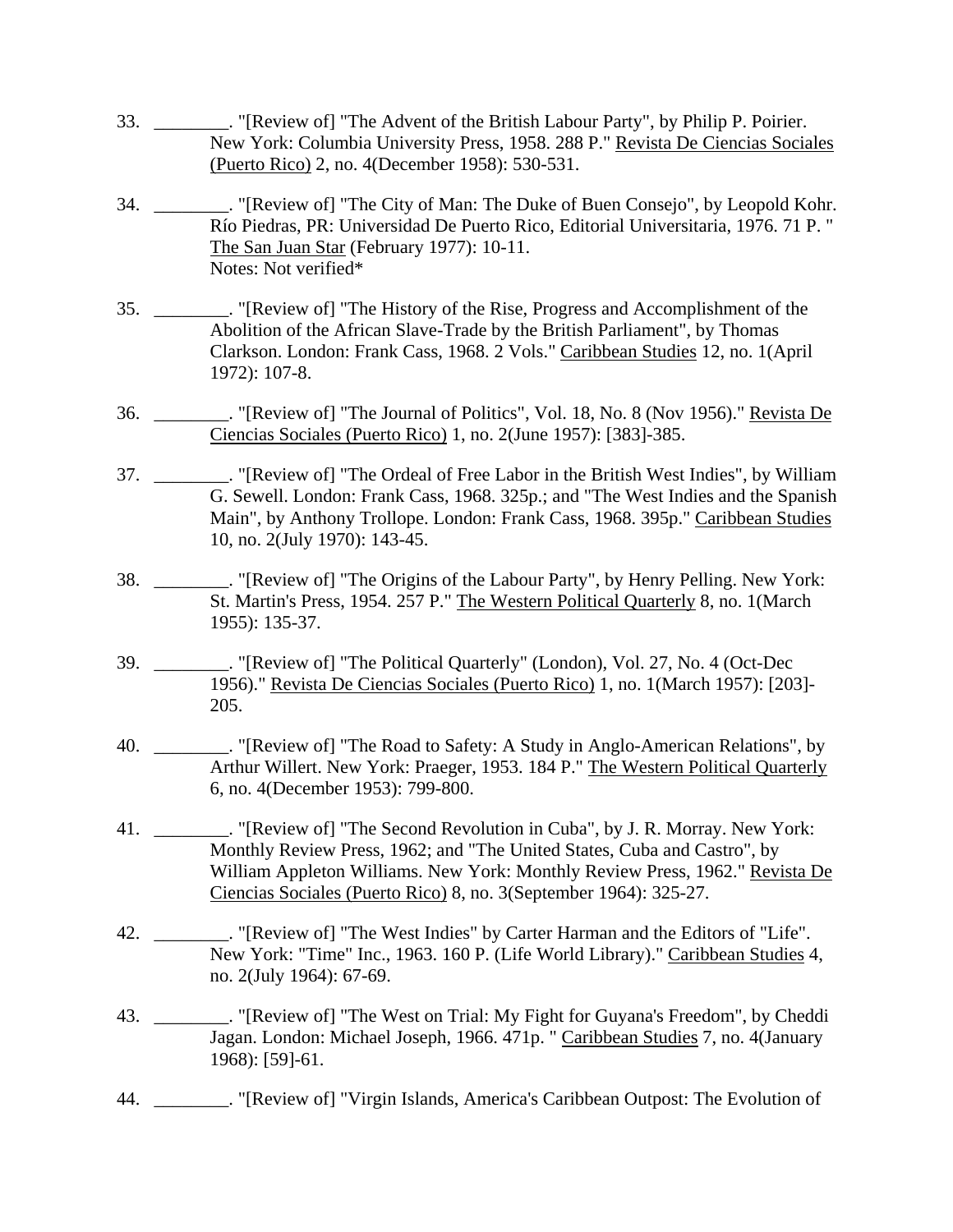Self Government", Edited by James A. Bough and Roy C. Macridis. Wakefield, MA.: The Walter F. Williams Publishing Co., 1970. " Caribbean Studies 11, no. 3(October 1971): 106-8.

- <span id="page-27-0"></span> 45. \_\_\_\_\_\_\_\_. "Revolution Remembered. [Review of] "Maurice Bishop Speaks: The Grenada Revolution, 1979-83", by Bruce Marcus and Michael Taber. XXX: Pathfinder Press, 1982. 352p." Monthly Review , no. 36(June 1984): 59-63.
- 46. \_\_\_\_\_\_\_\_. "Two Views on Race and Politics in Trinidad: An Outsider's View. [Review of "Through a Maze of Colour", by Albert Gomes. Trinidad: Key Caribbean Publications, 1974. 251p.]." Caribbean Studies 14, no. 4(January 1975): [83]-87. Notes: Mathurin, Owen C. An Insider's View, p. 73-81.
- 47. \_\_\_\_\_\_\_\_. "Wagenheims's Profile. [Review of]: "Puerto Rico: A Profile", by Kal Wagenheim. New York: Praeger, 1970. 286 P." Caribbean Review 3, no. 2(Summer 1971): 11-12.

#### **Slavery, Imperialism, and Freedom--Reviews**

- 1. Blumberg, Rhoda L. Goldstein. "[Review of] "Slavery, Imperialism, and Freedom: Studies in English Radical Thought", by Gordon K. Lewis. New York; London: Monthly Review Press, 1978. 346 P. " Contemporary Sociology 8, no. 4(July 1979): 592.
- 2. Bokina, John. "[Review of] "Slavery, Imperialism, and Freedom: Studies in English Radical Thought", by Gordon K. Lewis. New York; London: Monthly Review Press, 1978. 346 P. " Library Journal 103, no. 10(May 1978): 1066-??? Notes: Not verified.\*
- 3. Germino, Dante. "[Review of] "Slavery, Imperialism, and Freedom: Studies in English Radical Thought", by Gordon K. Lewis. New York; London: Monthly Review Press, 1978. 346p. " Caribbean Studies 19, no. 1-2(April 1979-July 1979): [175]- 180.
- 4. Helly, Dorothy O. "[Review of] "Slavery, Imperialism, and Freedom: Studies in English Radical Thought", by Gordon K. Lewis. New York; London: Monthly Review Press, 1978. 346 P. " The American Historical Review 84, no. 2(April 1979): 456.
- 5. Hunte, K. D. "An 'Eloquent Plea' for Open Debate on Issues of Our Time. [Review of] "Slavery, Imperialism, and Freedom: Studies in English Radical Thought", by Gordon K. Lewis. New York; London: Monthly Review Press, 1978. 346 P. " Caribbean Contact (Barbados) 7, no. 2(June 1979): 3. Notes: Photo of Gordon K. Lewis
- 6. Weber, Bernard C. "[Review of] "Slavery, Imperialism, and Freedom: Studies in English Radical Thought", by Gordon K. Lewis. New York; London: Monthly Review Press, 1978. 346 P. " South Eastern Latin Americanist 22, no. 3(December 1978): 12-13.